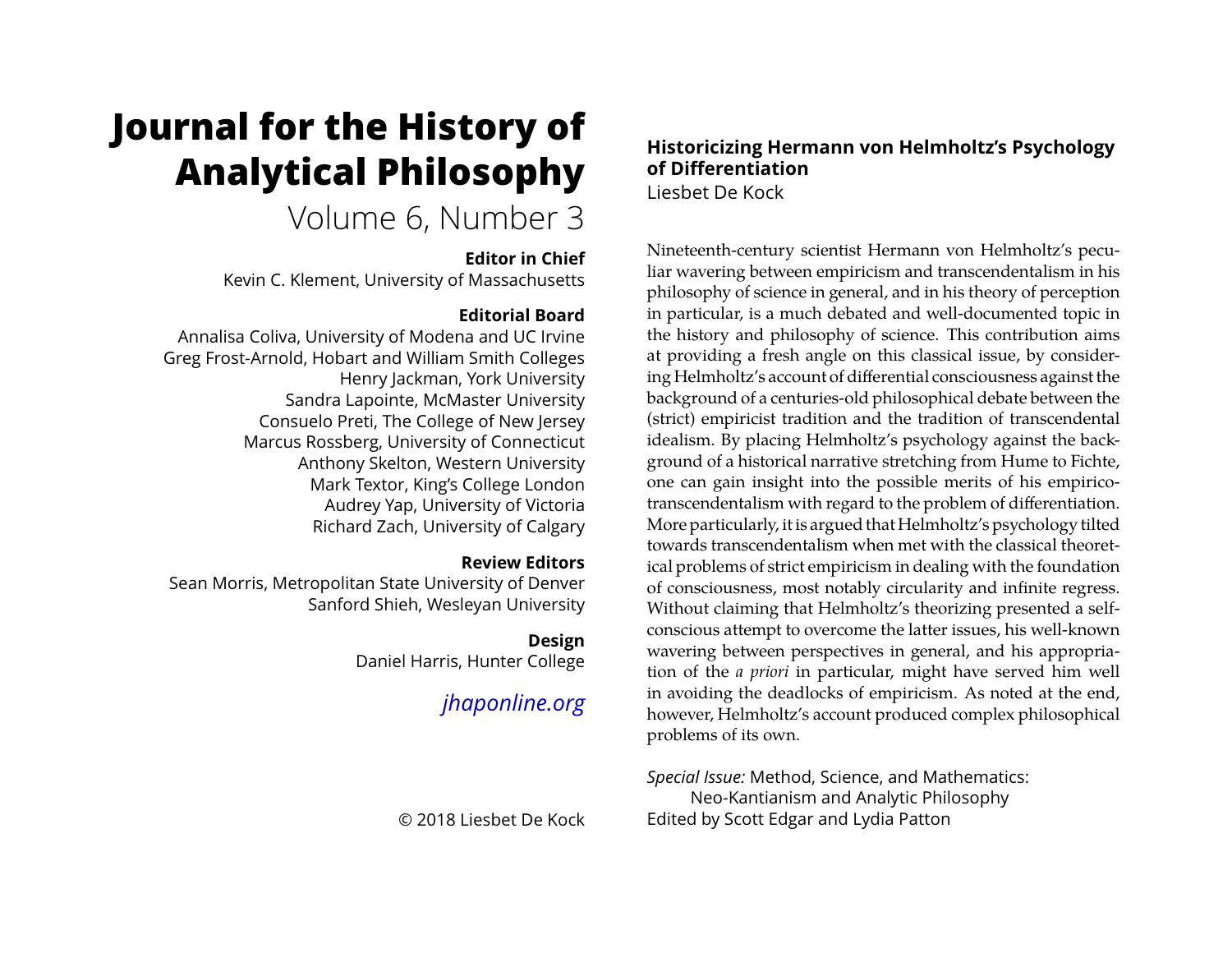### **Historicizing Hermann von Helmholtz's Psychology of Differentiation**

Liesbet De Kock

#### **1. Introduction**

Nineteenth-century scientist Hermann von Helmholtz's peculiar wavering between empiricism and transcendentalism in his philosophy of science in general, and his theory of perception in particular, is a much debated and well-documented topic in the history and philosophy of science.<sup>1</sup> This contribution aims at providing a fresh angle on this classical issue, by considering Helmholtz's account of *differential consciousness*—i.e., his answer to the question as to what first enables a "distinction between thought and reality [*Scheidung von Gedachtem und Wirklichem*]" in perception—against the background of a century-old philosophical debate between the (strict) empiricist tradition and the tradition of transcendental idealism [\(Helmholtz](#page-19-0) [1878,](#page-19-0) 242). As will soon be clear, this historical framework provides an interesting interpretive tool in getting a firmer grasp of the systematic purport of Helmholtz's empirico-transcendentalism, specifically with regard to the problem of accounting for the differential awareness of self and world that is presupposed in every act of perception.

Although the main goal of this paper is thus systematic in nature, it is structured in accordance with the historical chronology of the authors discussed. First, an analysis is presented of the way in which Hume's inability properly to address issues

pertaining to the subject and self-consciousness created insurmountable problems with respect to the problem of differentiation in experience. As such, we will be dealing with what William James once identified as strict empiricism's "lurking bad conscience about the self" and the shyness "about openly tackling the problem of how it [the Self] comes to be aware of itself" [\(James 1890,](#page-19-1) 354). In doing so, the problem of subjectivity is not considered in its own right, but only to the extent that it is related to the problem of differentiation. Second, the works of Kant and Fichte will be reviewed (see Section [2\)](#page-2-0) in light of their potential to provide an antidote to the pitfalls of Hume's strict empiricist framework in trying to found object experience. Subsequently, Mill's neo-Humean *Psychological Theory of the Belief in an External World* is outlined, as well as the way in which it reproduced the problems inherent to Hume's empiricism (Section [3\)](#page-7-0). Finally, the systematic purport of Helmholtz's move beyond the strict empiricist framework and his subsequent alignment with the transcendental tradition with regard to the problem of differential consciousness are discussed in light of this historical framework (Section [4\)](#page-9-0). In addition to exploring the possible enlightening effects of historicizing the peculiar entanglement of philosophical traditions in Helmholtz's account of differential consciousness, the analysis presented below also provides a good occasion to flesh out Helmholtz's intellectual relation to John Stuart Mill.<sup>2</sup> In contrast to Helmholtz's notoriously complex attitude towards Kant's philosophy, his indebtedness to Mill has often been taken for granted, but is rarely studied in detail. Furthermore, the analysis presented poignantly illustrates the epistemological and methodological discussions that came up in the development of a scientific program of psychology.

<span id="page-1-0"></span><sup>1</sup>For Helmholtz's indebtedness to Kant's philosophy, see for example [Krause](#page-20-0) [\(1878\)](#page-20-0), [Schwertschlager](#page-20-1) [\(1883\)](#page-20-1), [Goldschmidt](#page-18-0) [\(1898\)](#page-18-0), [Hatfield](#page-18-1) [\(1990\)](#page-18-1), [Cahan](#page-18-2) [\(1993\)](#page-18-2), and [Schiemann](#page-20-2) [\(2009\)](#page-20-2). Also see [De Kock](#page-18-3) [\(2014a,](#page-18-3) [2014b,](#page-18-4) [2016\)](#page-18-5).

<span id="page-1-1"></span><sup>2</sup>Although Helmholtz indeed professed his indebtedness to Mill's *System of Logic* (see below), [Boring](#page-18-6) [\(1950\)](#page-18-6) and [Hochberg](#page-19-2) [\(2007\)](#page-19-2), for example, have gone as far as assimilating Helmholtz's and Mill's views on perception (see section [4\)](#page-9-0). Most scholars, however, have a more moderate view on Helmholtz's indebtedness to Mill (e.g., [Hatfield 1990;](#page-18-1) [Schiemann 2009\)](#page-20-2). That said, however, the secondary literature on the Helmholtz–Mill relation remains scarce.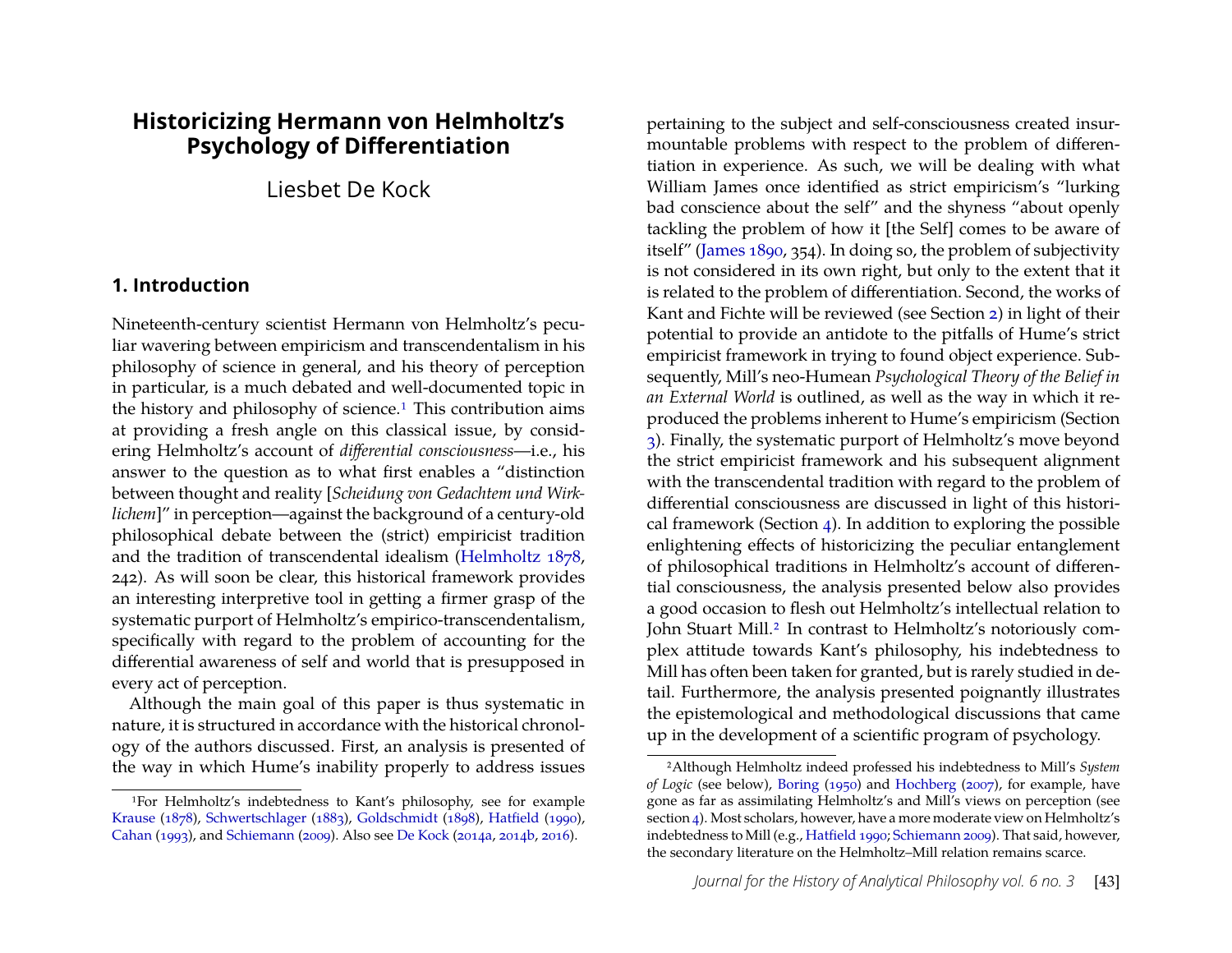#### <span id="page-2-0"></span>**2. Differential Consciousness: A Centuries-Old Debate**

In his *The Facts of Perception*, Helmholtz defined the problem of differential consciousness as the question as to how we first come to make a "distinction between thought and reality [*Scheidung von Gedachtem und Wirklichem*]" [\(Helmholtz 1878,](#page-19-0) 242, 115–16). In trying to tackle this problem Helmholtz engaged with a longstanding philosophical issue. In the nineteenth century especially, debates on this matter intensified and made apparent the opposition between empiricism on the one hand, and nativism, intuitionism and transcendentalism on the other.[3](#page-2-1) First and foremost, the problem at stake brought about fierce discussions on the systematic place of the subject and self-consciousness in experience. While most approaches to the genesis of object consciousness implicitly or explicitly presuppose a self-conscious, unitary subject that founds the stability and identity of objectexperience over time, not all philosophical frameworks can accommodate such a concept. Especially within strict associationist accounts of experience, the (lack of a) notion of the self has caused considerable theoretical difficulties. The major challenge for this particular tradition has been that of developing a workable notion of the subject, which does not in and by itself condemn any possible account of differentiation to circularity and infinite regress. The assimilation of self-consciousness to objectconsciousness (in so-called "objectal" accounts of the subject) has proven to be particularly detrimental. Manfred Frank aptly analyzes the theoretical deadlock as follows:

For naturalism, it is settled that if there is such a thing as subjectivity at all, it is to be found among the natural entities. Natural entities are however . . . objects; and discourse about anything objectal is a discourse *de re*. It thus seems self-evident that subjects form a particular class of objects. [\(Frank 2007,](#page-18-7) 153)

Evidently, however, any account that (i) relies on a notion of a unitary, self-conscious subject as the foundation of objectconsciousness, and at the same time (ii) reduces the former to (a special kind of) the latter, presupposes what it aspires to explain and thus leaves the very possibility of objectification unaccounted for.

From a historical point of view, David Hume's *Treatise of Human Nature* offers a most interesting case-study to illustrate the problem at hand. A brief summary of Hume's struggle with the notion of the self and its relation to experience is therefore highly instructive within the scope of this analysis, all the more so because Mill's neo-Humean psychology would reproduce exactly the same theoretical difficulties.

#### <span id="page-2-2"></span>**2.1. Hume's Labyrinth**

As is well-known, Hume liked to describe his philosophical project in terms of an attempt to "anatomize" the mind, i.e., an attempt to decompose mental phenomena into more primitive elements (impressions and ideas), and reconstruct their formative history in the mind by means of a minimal number of mental laws (see for example [Hume 1740,](#page-19-3) 6; [Hume 1739–40,](#page-19-4) 311). With the latter, Hume had in mind the laws of association, which, not unlike Newton's laws of motion, would provide a sufficient explanation for the way in which our most fundamental beliefs about the world are generated from basic impressions [\(1739–](#page-19-4) [40,](#page-19-4) 58). In that sense, Humean philosophy offers a prototypical example of what Hatfield calls *methodological naturalism* with regard to the mind, i.e., "the attempt to discover 'natural' laws of the mind, where 'natural' is cashed out through an analogy

<span id="page-2-1"></span><sup>&</sup>lt;sup>3</sup>To be sure, the problematization of subject-object differentiation is contingent upon the denial that object-consciousness is directly given with mere sensation. In Helmholtz's case, this denial was based upon (the epistemological consequences of) Müller's *Law of Specific Nerve Energies* (*Gesetz der Spezifischen Sinnesenergien*), a physiological law that posits a fundamental incongruity between internal states of excitation and external objects and affairs [\(Müller 1833/40\)](#page-20-3).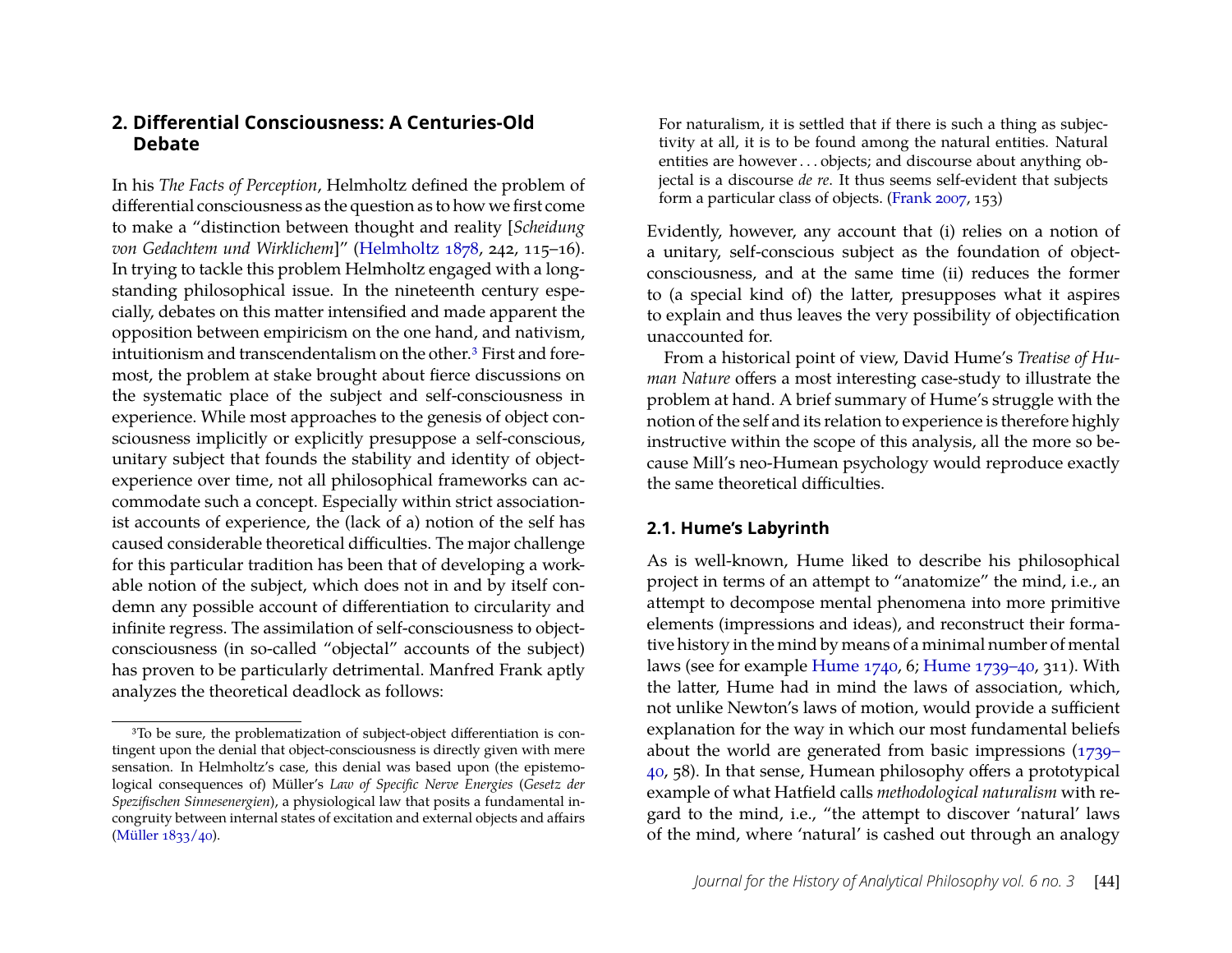with the methods and modes of explanation in natural science, instead of by an appeal to ontology" [\(Hatfield 1990,](#page-18-1) 17). First and foremost, methodological naturalism thus refers to a specific mode of psychological explanation that envisions an *a posteriori*, constructive account of mental phenomena, or, as Kant would have it, a physiology of understanding (*[CPR](#page-19-5)*[4](#page-3-0) AIX). Interestingly, the stringent application of this methodology initially led Hume to develop genetic accounts of the notions of *thinghood* and of personal identity—or indeed, of object and self—that were fundamentally at odds with one another. As several authors have noted, his later retraction of the theory of personal identity (see below) might have indicated a certain awareness of this fundamental inconsistency, but it did not prevent the reception of his associationism by many as fundamentally flawed, not least because it failed miserably at accounting for the genesis of dual (differential) consciousness.

In the section "Of scepticism with regard to the senses", Hume provided an outline of his answer to the question as to *What causes induce us to believe in the existence of body?* [\(Hume 1739–40,](#page-19-4) 238–68). After denying that this belief could be given, either directly through sensation or mediated by logical reasoning, he proceeded to outline his take on the imaginative (i.e., associative) origin of the belief in thinghood. More particularly, he argued that externally generated sensations, in contrast to internally generated ones, succeed one another in a *constant* and *coherent* manner and that by virtue of this qualitative difference, the former tend to be merged by imagination into the associative construct that we call a *thing* [\(1739–40,](#page-19-4) 249). Subsequently, Hume applied the same methodological strategy in analyzing the genesis of the notion of the self in the section "Of personal identity" (§I.4.iv). After having suspended the metaphysical question concerning the self-in-itself, Hume set out

to pinpoint the psychological origin of the belief in a self as a continued and distinct existence. In doing so, he resorted to a quasi-observational, introspective strategy in search of the basic sensible elements from which this belief might emerge. But in entering "most intimately into what I call myself," he famously proclaimed, "I always stumble on some particular perception or other . . . I never can catch myself at any time" [\(1739–40,](#page-19-4) 300). From this, he finally concluded that the "mind is a kind of theatre, where several perceptions . . . make their appearance; pass, re-pass, glide away, and mingle." This is the broad outline of Hume's notorious 'bundle theory' of the self, i.e., his claim that what we call personal identity is "nothing but a bundle or collection of different perceptions" that refers to nothing but "a heap or collection of different perceptions . . . falsely . . . endow'd with a perfect simplicity and identity" [\(1739–40,](#page-19-4) 257).

In itself, Hume's bundle theory was a systematic implementation of his methodological naturalism with regard to the problem of the origin of the notion of personal identity. Indeed, as Singer notes, he "might . . . have stopped at that point, congratulating himself on his explosion of a non-naturalistic notion of the self" [\(Singer 2000,](#page-20-4) 232). This is, however, not what happened; Hume retracted his bundle theory a year after publishing the *Treatise*, stating that he deemed his account to be "very defective" as it cannot account for "the principle of connection" that binds perceptions together [\(Hume 1739–40,](#page-19-4) 677). Furthermore, he desperately added that he found himself "involv'd in such a labyrinth," neither knowing "how to correct" his former opinions, "nor how to render them consistent" [\(1739–40,](#page-19-4) 675). Not only did Hume *retract* his former theory, however, he simply threw in the proverbial towel and concluded: "For my part, I must plead the privilege of a sceptic, and confess that this difficulty is too hard for my understanding" [\(1739–](#page-19-4) [40,](#page-19-4) 678). A host of Hume scholars have pointed to the possible detrimental effects of Hume's *aporia* with regard to the self on

<span id="page-3-0"></span><sup>4</sup>Kant's *Critique of Pure Reason* is abbreviated as *CPR* here and in what follows.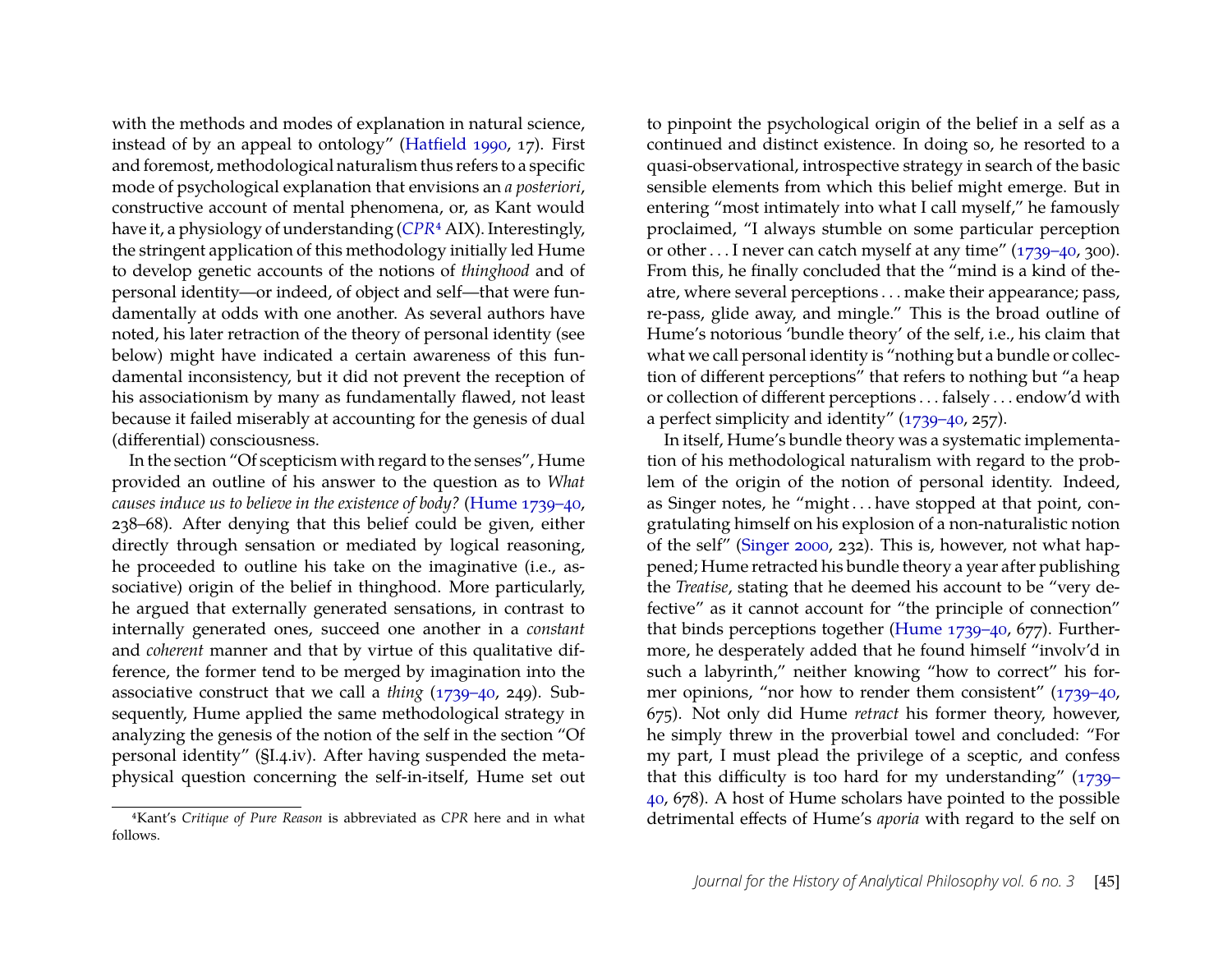the soundness of his psychological project. Cassirer, for example, claimed that Hume's perplexity with regard to the subject meant nothing less than "the collapse of the sensualistic scheme of knowledge" as it left "the conceptual function by virtue of which sensations are united in a lawful unity ... without justification and ground" [\(Cassirer 1922,](#page-18-8) 387). More recently, Roth, Stroud, Waxman, Singer, Strawson and Inukai, among others, likewise argue in one way or another, that the idea of the self as a bundle threatened the foundation of Hume's associationist psychology.[5](#page-4-0) Most generally, all of these criticisms unfold from a central paradox in Hume's system, namely that his associationism in general, and his account of thinghood in particular, (a) presupposes a *principle* of subjectivity, i.e., an active, unitary subject, that (b) cannot, however, be accounted for within the naturalistic framework itself. As Strawson aptly describes it in his excellent analysis of Hume's struggle with the problem of personal identity, Hume might have come to realize that "[h]is theory works explicitly with something that it officially holds to be unintelligible" [\(Strawson 2011,](#page-20-5) 134).

Within the scope of this paper, however, we are mainly interested in the problems Hume's bundle theory created with regard to the philosophical problem of differential consciousness. One of the peculiar implications of the bundle theory is

that both the idea of personal identity and that of thinghood are derived from exactly the same series of impressions:

Hume characterized psychological forces in terms of association in the imagination which leads to running perceptions together and treating them as if they had an identity over time. Given such an understanding of the psychological forces at work, it is hard to see how one might derive from the very same succession of subjectively accessible perceptions on the one hand the idea of personal identity—a single self unified over time—and on the other hand a plurality of worldly objects. [\(Roth 2000,](#page-20-7) 113)

In other words, Hume's bundle theory gravely affected his psychology of the object, and could even be said to make it unintelligible. If he retained his bundle view, object and self would have to be constructed within the same series, without there being any means available to differentiate between the two. Hence, there would be no self, no object, no experience; only a chaotic universe of data with no subject to experience them. Hume's retraction, however, did not solve the problem, but rather concealed it [\(Waxman 1992;](#page-20-6) [Lloyd 1993\)](#page-20-9). The question remains: how can there be experience, without a subject that somehow relates to itself as the one experiencing, and therefore, without a subject in a position to differentiate between itself as experiencing and the things experienced? Lloyd aptly summarizes the problem as follows:

Even if Hume thought there were only one self in existence although of course as a good sceptic he could not claim to know that—the problem which reduces him to dismay in the appendix would remain. His real problem lies in getting a workable distinction between the intellectual world . . . and that other world, supposedly there as independent object of knowledge. . . . In telling Humean stories of the origin of beliefs, we must presuppose . . . a unifying subject, as we might now say. And this is what Hume cannot presuppose. . . . [D]oes not the whole picture fall apart? [\(Lloyd](#page-20-9) [1993,](#page-20-9) 65–67)

<span id="page-4-0"></span><sup>5</sup>While Waxman [\(1992,](#page-20-6) 235) argues that without a unifying principle Hume could not account for "the consciousness of perceptual succes-sion . . . presupposed for the imagination to associate perceptions," Roth [\(2000\)](#page-20-7) contends that Hume's bundle theory was highly problematic with regard to his theory of the object (see below). Stroud [\(2006,](#page-20-8) 344) in his turn argues that the principles of imagination are simply too meagre to account for the genesis of beliefs and thoughts, and that Hume, on account of his own methodology, can simply not assume that "there are such things as active, thinking human beings with experiences and thoughts". As will be explained below, Inukai [\(2007\)](#page-19-6) takes issue with the "bundling problem", i.e., the problem that the possibility of association depends somehow upon the ordered manner in which impressions present themselves, prior to any associative activity.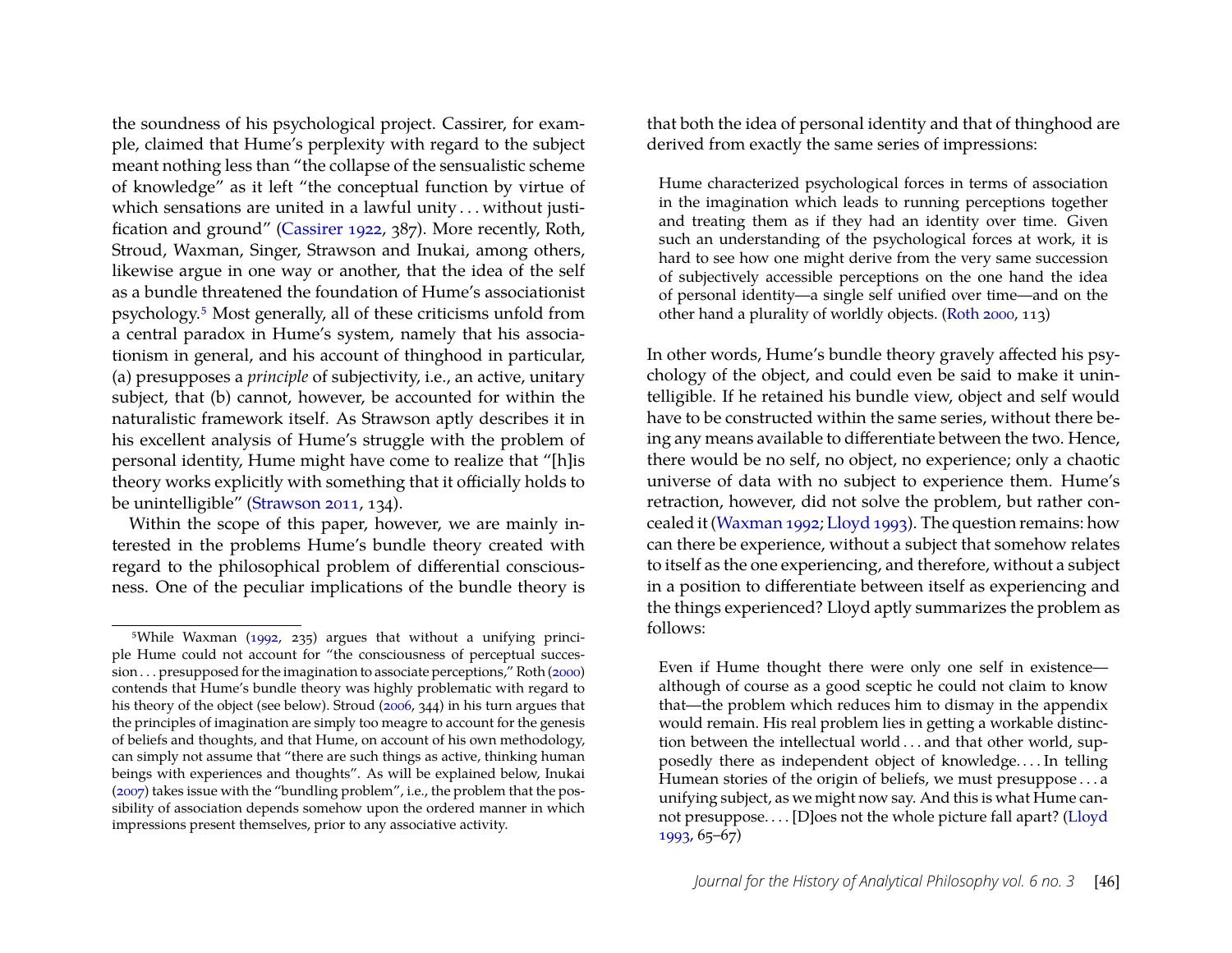#### **2.2. Differentiation after Hume: Intuitionism, Kant and Fichte**

The problems with Hume's associationist account of experience initially led to a philosophical regression to what Hume would have called the "vulgar standpoint". In the wake of his philosophical project, the common-sense movement arose in an attempt to circumvent the apparent absurdities to which the vigorous implementation of the naturalistic framework with regard to the study of mind seemed to lead. Thinkers such as Thomas Reid and Sir William Hamilton dissolved Hume's problems by founding differential consciousness in the "immediate testimony of consciousness". According to Reid, this is the only sound alternative to Hume's "metaphysically absurd" assumption "that sensation and thought may be without a thinking being" [\(Reid 1764,](#page-20-10) 108). "[C]onsciousness assures us that . . . we are immediately cognizant of an external and extended nonego," Reid maintained [\(1764,](#page-20-10) 745). In sharp contrast to Hume, Reid considered the "belief in present existence" to be "the immediate effect of ... constitution"  $(1764, 183)$  $(1764, 183)$ . In the same vein, he held that the concept of the self was "suggested by our constitution", and was therefore not in need of empirical explanation [\(1764,](#page-20-10) 110). A similar approach was developed by Sir William Hamilton, a disciple, commentator and critic of Thomas Reid, who adopted the latter's intuitionism and argued that "we are immediately conscious in perception of an ego and a non-ego, known together, and known in contrast to each other." Although Hamilton was one of the most eminent philosophers of his time, one of the reasons he soon fell into historical oblivion was the devastating attack on his philosophical system presented in J. S. Mill's 1865 *An Examination of Sir William Hamilton's Philosophy*, which will be discussed in Section [3.](#page-7-0)<sup>[6](#page-5-0)</sup>

A much more elegant position on the matter was developed by Kant and his successors. Through a series of articles and books, Patricia Kitcher presents a compelling body of evidence in favor of the hypotheses that (i) Kant was well aware of Hume's problems with personal identity when he wrote the *[CPR](#page-19-5)*, and that hence, (ii) some passages in the latter work—most importantly the Deduction (A84–130/B116–69)—were written explicitly as an attempt to overcome them.[7](#page-5-1) According to Kant, Hume's bundle theory was not so much wrong, as it was trivial. It is true, he claimed, that what we find through "inner sense" (or "empirical apperception") is "forever variable; it can provide no standing or abiding self in this stream of inner appearances" (*[CPR](#page-19-5)* A107). But then again, he added:

That which should necessarily be represented as numerically identical cannot be thought of as such through empirical data. There must be a condition that precedes all experience and makes the latter itself possible. (*[CPR](#page-19-5)* A107; see also [Kitcher 1990,](#page-20-13) 102)

"[T]his original and transcendental condition," according to Kant, "is nothing other than the transcendental apperception", i.e., the *I think,* defined as the necessary, *a priori* "unity of consciousness that precedes all data of the intuitions, and in relation to which all representation of objects is alone possible" (*[CPR](#page-19-5)* A107). Only under this transcendental condition, Kant argued, is the concept of an object intelligible, as "the original and necessary consciousness of the identity of oneself is at the same time a consciousness of an equally necessary unity of the synthesis of all appearances" (*[CPR](#page-19-5)* A10[8](#page-5-2)).<sup>8</sup> The shift from a nat-

<span id="page-5-0"></span><sup>6</sup>Hamilton's prominent position in the philosophical landscape of his time is attested, for example, in the works of J.S. Mill  $(1865/1878)$ , Fraser  $(1865)$ , and Stirling [\(1865\)](#page-20-12).

<span id="page-5-1"></span><sup>&</sup>lt;sup>7</sup>This hypothesis contradicts Kemp Smith's  $(1923/1962)$ , who maintained that Kant had no knowledge of Hume's problem. While there is no way of determining whether Kant had actually read Hume on this topic, Kitcher points to the mediating influence of for example Beattie and Tetens, two figures whom Kant did read, and who addressed the problem extensively in their works. For an overview of Kitcher's arguments in this respect, see Kitcher [\(1982,](#page-19-8) 43–44; [1990,](#page-20-13) 98–100; [2011,](#page-20-14) 31–32).

<span id="page-5-2"></span><sup>8</sup>The *I think* guarantees that a manifold "is united in one consciousness,"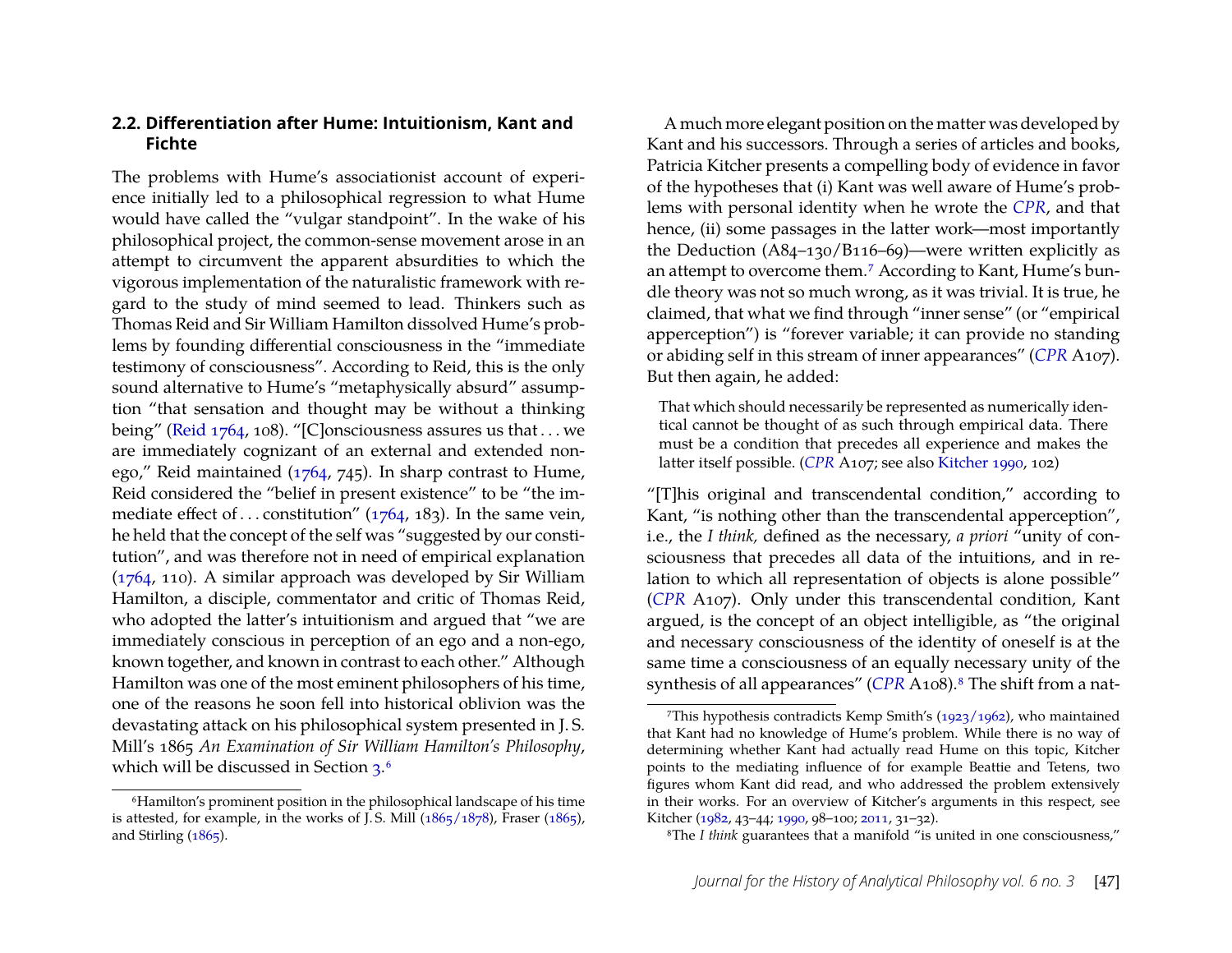uralized (*quid facti*) to a normative (*quid juris*) investigation not only allowed Kant to diagnose Hume's *aporia*, it likewise enabled him to found experience and the possibility of differential consciousness in the formal unity of the epistemic subject, thereby sidestepping circularity issues.

To conclude this historical introduction, a consideration of Johann Gottlieb Fichte's further elaboration of the Kantian principle of apperception is worthwhile, mainly because, as I have argued elsewhere, the basic rationale of his approach to the matter reappears in Helmholtz's work.[9](#page-6-0) The most primitive fact to be explained by transcendental philosophy, according to Fichte, is that of how "I make a distinction within myself between a knowing subject and a real force [*reelle Kraft*], which, as such, does not know, but is" [\(Fichte 1798,](#page-18-10) 10–11). In addressing the question as to "How do I come to make this distinction?" Fichte first and foremost attended to the grammatical subject of Kant's *I think*, wondering "Which 'I' is being spoken of here?" [\(Fichte](#page-18-11) [1794/1797–98,](#page-18-11) 48, 50–51; *[CPR](#page-19-5)* B132).[10](#page-6-1) As such, Fichte's philosophical system was permeated by the conviction that the critical analysis of experience is not sufficiently founded unless one can account for the precise nature and structure of the transcendental subject of knowledge, i.e., Kant's so-called subject = *x*.[11](#page-6-2) Hence, Fichte aimed to determine the conditions of possibility for, and modalities of, the necessary self-reflexivity that accompanies all acts of representation. In doing so, he famously analyzed the ideal structure of the I in terms of self-positing activity:

I find myself to be acting efficaciously in the world of sense. All consciousness arises from this discovery. Without this consciousness of my own efficacy [*Wirksamkeit*], there is no self-consciousness; without self-consciousness, there is no consciousness of something else that is not supposed to be I myself. [\(Fichte 1798,](#page-18-10) 5)

Fichte thus conceptualized the necessary self-reflexivity of the I in terms of a primordial sense of agency*,* given through so-called "intellectual intuition", i.e., "the immediate consciousness that I act . . . : it is that whereby I know something because I do it" (Fichte  $1794/1797-98$ , 38).<sup>[12](#page-6-3)</sup> In Fichte's theorizing, the grammatical subject of Kant's *I think* is thus determined in terms of practical subjectivity, i.e., as a self-determining, volitional being. As such, Fichte's elaboration of Kant's critical analysis amounted to

and it is only by virtue of this self-referential structure that an object can "become an object for me," i.e., it is the "condition under which alone I can ascribe them to the identical self as my representations, and thus can grasp them together." Compare *[CPR](#page-19-5)* (B132; boldface in original):

The **I think** must **be able** to accompany all my representations; for otherwise something would be represented in me that could not be thought at all, which is as much as to say that the representation would either be impossible or else at least would be nothing for me. . . . Thus all manifold of intuition has a necessary relation to the **I think** in the same subject in which this manifold is to be encountered. But this representation is an act of **spontaneity**, i.e., cannot be regarded as belonging to sensibility. I call it **pure apperception**, in order to distinguish it from the empirical one.

<span id="page-6-1"></span><span id="page-6-0"></span><sup>9</sup>For a detailed discussion see De Kock [\(2014a,](#page-18-3) [2014b\)](#page-18-4).

<sup>10</sup>For Fichte's view on the fundamental incompleteness of Kant's system, also see [Fichte](#page-18-12) [\(1796/99,](#page-18-12) 80).

<span id="page-6-2"></span><sup>11</sup>See for example *[CPR](#page-19-5)* (B404; emphasis added):

Through this I, or He, or It (the thing), which thinks, nothing further is represented than a *transcendental subject of thoughts = x*, which is recognized only through the thoughts that are its predicates, and about which, in abstraction, we can never have even the least concept; . . . we cannot separate ourselves from this inconvenience, because the consciousness in itself is not even *a representation*.

<span id="page-6-3"></span><sup>12</sup>It should be noted that Kant explicitly rejected the notion of intellectual intuition as a mystic *Unding*, i.e., as nonsense. See for example [Kant](#page-19-9) [\(1821,](#page-19-9) 425):

<sup>[</sup>I]ntellectual intuition . . . , i.e., the possibility that purely intellectual *a priori* concepts . . . rest on immediate intuition of the understanding; This mystical hypothesis thus assumed that the understanding could operate like the senses, having pure intuitions . . . ; however the faculty of intuition, which rather applies to the senses alone, cannot be attributed to the understand $ing...$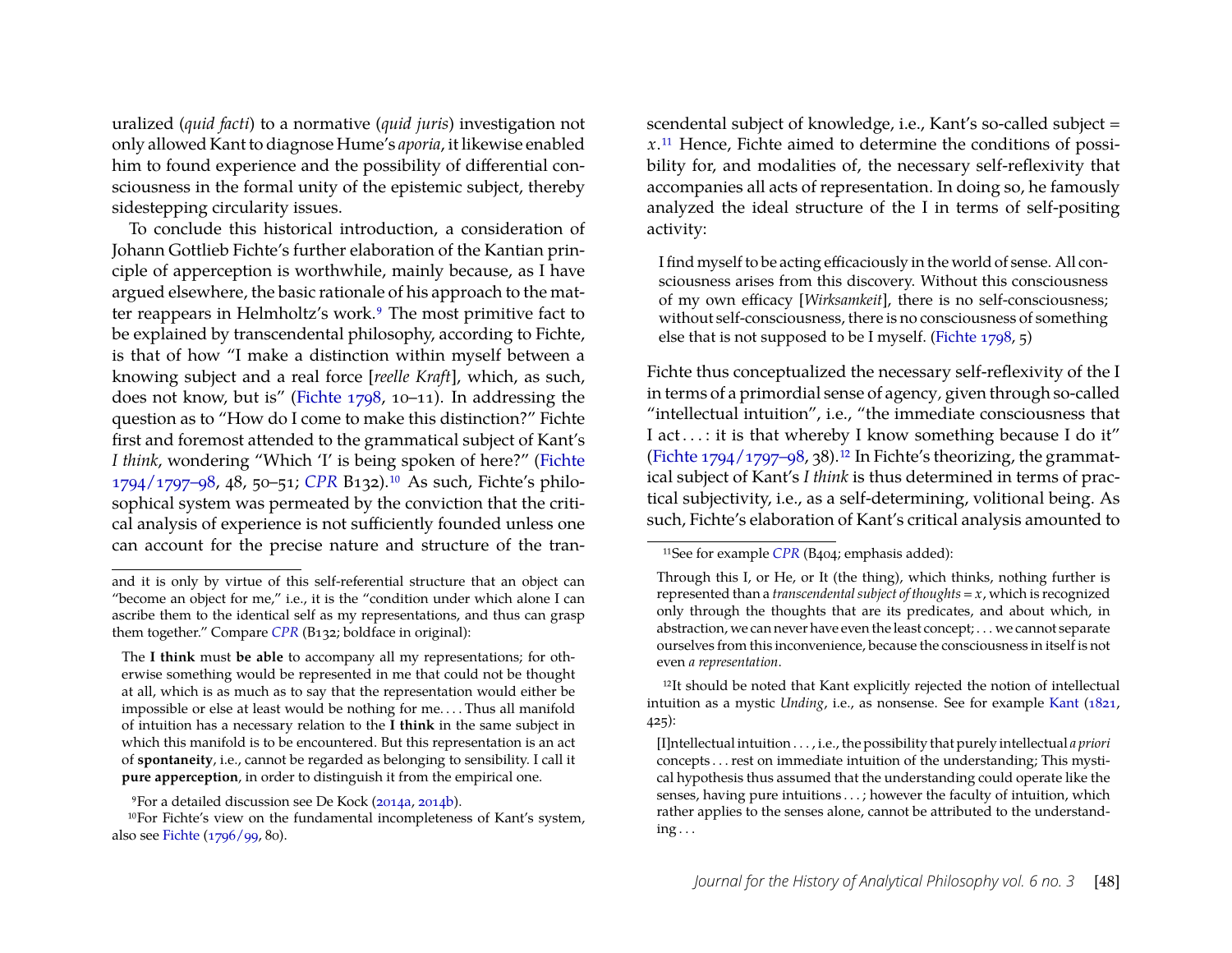a *system of knowledge* in which "philosophy is pushed out of the theoretical field . . . over into the practical" [\(Fichte 1794/1797–98,](#page-18-11) 61).[13](#page-7-1) Through this shift from the *I think* to the *I will* in Fichte's system, the differential structure of consciousness is analyzed in terms of a dynamical, reciprocal determination of the I and the Not-I, related to one another as activity and resistance. The object thus appears first and foremost in its capacity of a *Gegenstand*, i.e., in its being-for-us as resistance and limit, that is to be thought against the background of a knowingly agentive being.[14](#page-7-2) As a consequence, Fichte maintained that freedom is not just a practical law (*praktisches Gesetz*), but moreover "a theoretical principle [*theoretisches Princip*]" for the determination of our world (*Weltbestimmung*) [\(Fichte 1798,](#page-18-10) 70).

#### <span id="page-7-0"></span>**3. Back into the Labyrinth: Mill's Account**

In his voluminous *An Examination of Sir William Hamilton's Philosophy* [\(1865/1878\)](#page-20-11), Mill discussed what he considered one of the most central questions of the philosophy of consciousness, i.e., the "distinction between myself—the Ego—and a

<span id="page-7-2"></span>14See for example [Fichte](#page-18-11) [\(1794/1797–98,](#page-18-11) 228–29):

Insofar . . . as an object [*Gegenstand*] is to be posited, and as a condition of the possibility for such positing, there must be another activity  $[T \ddot{a} t \dot{a} g \dot{k} e^{i t}] (= X)$ occurring in the self, distinct from that positing. . . . The object is merely posited, insofar as there is resistance [*Widerstand*] to an activity of the self; no such activity, no object. It is related as determinant [*Bestimmende*] to determinate [*Bestimmten*]. Only insofar as this activity is resisted, can an object be posited; and so far as it is not resisted, there is no object.

world . . . external to me" [\(Mill 1865/1878,](#page-20-11) 6; [1843/1882,](#page-20-15) 579– 659). Through his analysis, Mill (i) aimed at demonstrating that questions pertaining to the human mind can be dealt with conclusively by means of a strict empiricist methodology, thus (ii) providing an argument in favor of the hegemony of empiricism in the newly emerging field of scientific psychology. As such, Mill's involvement with the problem of differential consciousness can be considered as an implementation of his program for a science of man, for which he laid the foundation in *On the Logic of Moral Sciences*, the sixth book of his *A System of Logic* [\(1843/1882\)](#page-20-15). Similar to Hume's analysis, Mill envisioned a genetic study of mental phenomena, which takes as its point of departure invariable laws that "have been ascertained by the ordinary methods of experimental inquiry," i.e., the laws of association [\(Mill 1843/1882,](#page-20-15) 490; also see [1865/1878,](#page-20-11) 14). In the *Examination*, Mill accordingly introduced his *Psychological Theory of the Belief in an External World* as an attempt to show that . . .

. . . there are associations naturally and even necessarily generated by the order of our sensations and of our reminiscences of sensation, which, supposing no intuition of an external world to have existed in consciousness, would inevitably generate the belief, and would cause it to be regarded as an intuition. [\(Mill 1865/1878,](#page-20-11) 227)

According to Mill, only two general presuppositions are needed for this associationist approach to the genesis of the notion of thinghood, namely (1) the presumption that "the human mind is capable of expectation," i.e., that it can conceive of future possibilities, and (2) the laws of association  $(1865/1878, 225)$  $(1865/1878, 225)$ . Based on these two postulates, Mill argued, it is theoretically possible to account for the idea of the object in terms of a psychological construct produced through the association of sensations [\(Mill 1865/1878,](#page-20-11) 7). More specifically, he hypothesized that the notion of the *object* as an independent existence derives from the empirically formed notion of *possible* sensations: if we state that consciousness contains a belief in the Not-I, this means that

<span id="page-7-1"></span><sup>13</sup>Or as Fichte captured it in his *Vocation of Man* [\(1800,](#page-18-13) 131):

<sup>[</sup>I]t is ... our own real activity and ... the definite laws of human action which lies at the root of all our consciousness of a reality external to ourselves . . . From this necessity of action proceeds the consciousness of the actual world; and not the reverse way . . . We do not act because we know, but we know because we are called upon to act: the practical reason is the root of all reason.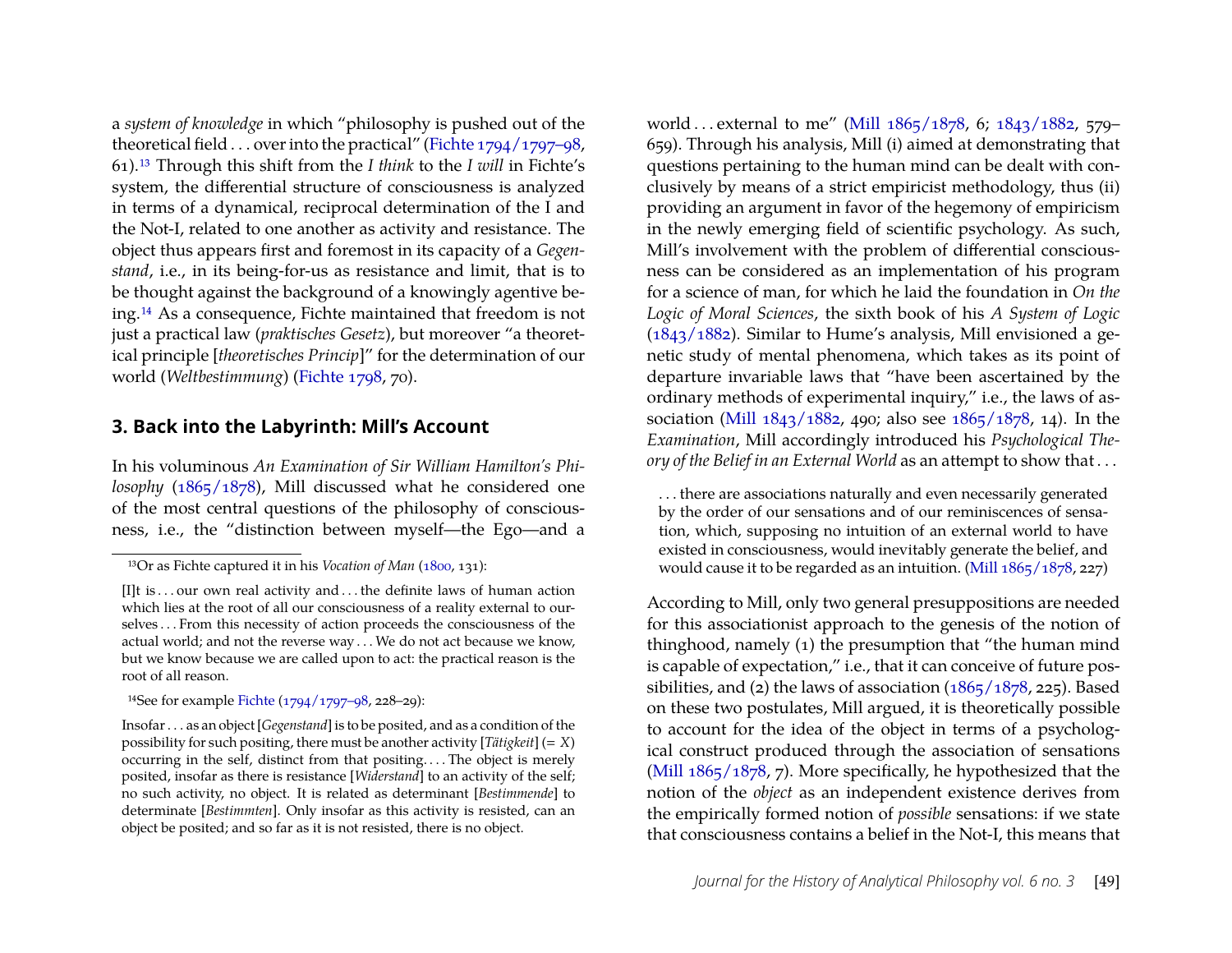apart from the flow of actual sensations, we acknowledge the permanent possibility of sensation as a conditional certainty:

[T]he very idea of anything out of ourselves is derived solely from the knowledge experience gives us of the Permanent Possibilities. Our sensations we carry with us wherever we go, and they never exist where we are not; but when we change our place we do not carry away with us the Permanent Possibilities of Sensation: they remain until we return, or arise and cease under conditions with which our presence in general has nothing to do. [\(Mill 1865/1878,](#page-20-11) 229, 238)

Once the idea of the object has been formed, experientially derived knowledge about possible sensations guide future experience in a top-down manner, i.e., as inductive hypotheses about the lawlike covariation between our movements and certain aggregates of sensations. To illustrate his approach, Mill offered the following example:

I see a piece of white paper on a table. I go into another room. . . . [T]hough I have ceased to see it, I am persuaded that the paper is still there. I no longer have the sensations which it gave me; but I believe that when I again place myself in the circumstances in which I had those sensations, that is, when I go again into the room, I shall again have them; and further, that there has been no intervening moment at which this would not have been the case. . . . *The conception I form of the world existing at any moment, comprises, along with the sensations I am feeling, a countless variety of possibilities of sensation.* [\(Mill 1865/1878,](#page-20-11) 228; emphasis added)

To account for the intuitive nature with which the belief in a Not-I emerges in consciousness, Mill introduced the *principle of obliviscence* that states that the associative chain from which the idea of an object is generated, tends to "drop out of consciousness."[15](#page-8-0) As the process of associative construction is pushed back

to the unconscious level, Mill proceeded, "we see, and cannot help seeing, what we have learned to infer" [\(1865/1878,](#page-20-11) 227).

A striking feature of Mill's psychological analysis, however, is the way in which it reproduced the problems associated with Hume's Labyrinth (see Section [2.1\)](#page-2-2). As Mill's empiricist framework allowed only for knowledge that is given by, or inferred from sensible data, he was simply unable to account for the subject presupposed by his theory. Indeed, as Alan Ryan notes, "Mill's philosophy required an active mind which would construct an external world out of sensations . . . and yet he had no way of accounting for the existence of such an active intelligence" [\(Ryan 1974,](#page-20-16) 226). To be sure, Mill attended to the problem of the self in a surprisingly short and quite puzzling chapter of his *Investigation* entitled "The psychological Theory of the belief in matter, how far applicable to mind." In this chapter, Mill pondered the question of "whether, at the first moment of our experience, we already have in our consciousness the conception of Self as a permanent existence; or whether it is formed subsequently, and admits of a similar analysis" [\(Mill 1865/1878,](#page-20-11) 240). In addressing the issue, Mill's reasoning went as follows. If the belief in external existence allows for an analysis in terms of the permanent possibility of sensation, then the mind (or internal existence) can be equated with something like *a permanent possibility of feeling,* i.e., an imaginative compound of the flux of feelings presently experienced, and those to be experienced in the future. However, as Mill correctly observed, this account would be entirely circular, as the very idea of permanent possibilities is founded in the hypothesized capability of expectation, and as such, the theory would presuppose the very thing it aims to demonstrate. Mill acknowledged that the self, according to this rationale, would thus have to be "a series of feeling, . . . aware of itself as a series" [\(1865/1878,](#page-20-11) 248). After dwelling a bit more

<span id="page-8-0"></span><sup>&</sup>lt;sup>15</sup>[Mill](#page-20-11) [\(1865/1878,](#page-20-11) 323) explained the principle as follows: "[W]hen a number of ideas suggest one another by association with such certainty and rapidity as to coalesce together in a group, those members of the group which

remain long without being specially attended to, have a tendency to drop out of consciousness."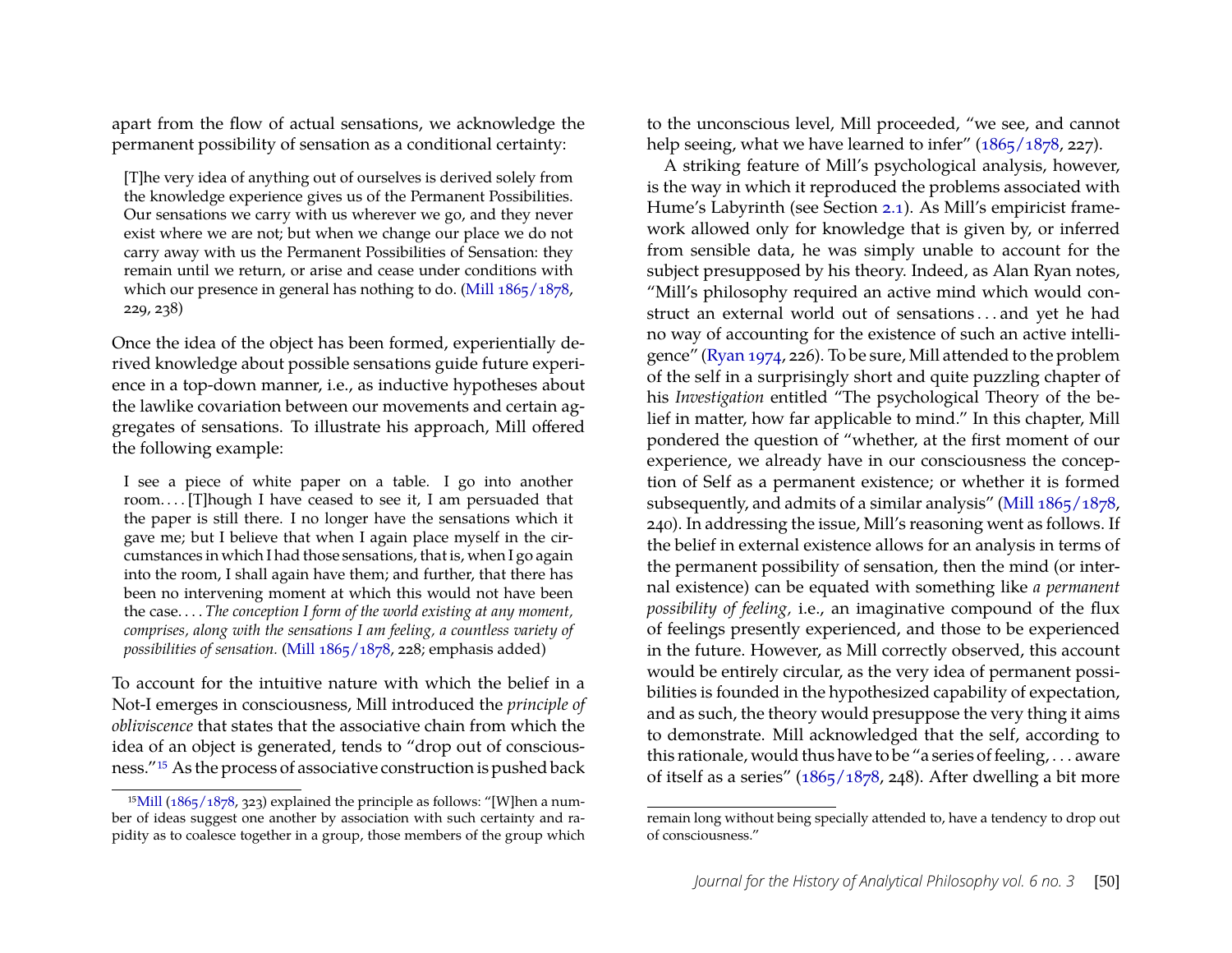on the topic, he concluded that the self simply does not allow for psychological analysis:

The truth is, that we are here face to face with that final inexplicability . . . [O]ne mode of stating it only appears more incomprehensible than another  $\dots$  I think, by far the wisest thing we can do, is to accept the inexplicable fact, without any theory of how it takes place. [\(Mill 1865/1878,](#page-20-11) 262)

The feeling of *déjà vu* grows when we consider the appendix added in the 1878 version of the *Examination*, in which Mill acknowledged that "in so far as reference to an Ego is implied in Expectation, I do postulate an Ego" [\(1865/1878,](#page-20-11) 258). At this point in time, Mill granted that the ability to anticipate (as is implied by the concept of expectation) presupposes a subject that is somehow aware of itself as a unity in time, referring past and future experiences to itself, while maintaining its numerical identity. The Ego, he therefore stated in the appendix, is "the inexplicable tie, or law . . . which connects the present consciousness with the past one . . . ," which "is as real as the sensations themselves, and not a mere product of the laws of thought"  $(1865/1878, 262)$  $(1865/1878, 262)$ .

Not surprisingly, it did not take long for Mill's failure to account adequately for the subject presupposed in his associationism to be criticized. William James noted that Mill "makes the same blunder as Hume" and considered it to be symptomatic for "the definitive bankruptcy of the associationist description of the consciousness of self" [\(James 1890,](#page-19-1) 358–59). Alan Ryan, in his turn, claims that Mill's failure to account for the foundation of his associationist psychology meant nothing less than a "disaster for his whole philosophical system," as "the metaphysics to which Mill was committed had a contradiction at its heart" [\(Ryan 1974,](#page-20-16) 226). Andy Hamilton contends that Mill's "final inexplicability" "echoes Hume's confession of failure in his own Appendix to the *Treatise*, even if the tone appears unduly complacent rather than troubled," adding that "both writers,

perhaps, suspect that a yawning chasm is opening up around their philosophical viewpoint, and would prefer not to peer into it" [\(Hamilton 1998,](#page-18-14) 165). To summarize, the "yawning chasm" in question pertains to the way in which both Hume's and Mill's perplexity with regard to the question of the subject threatened the intelligibility of associationism in general, and that of differential consciousness in particular. As will be explored in what follows, this historical empiricist deadlock may well be considered a systematic motive for Helmholtz's shift towards a transcendentally inspired approach in his treatment of differential consciousness. In contrast to existing analyses, however, the emphasis in this respect will not be so much on Helmholtz's peculiar appropriation of Kant's *a priori* view of causality, but rather on the way in which he determined the principle of free will and the possibility of autonomous action as a precondition of the possibility for experience. Doing so will not only present an excellent occasion to further flesh out the details of Helmholtz's intellectual relation to Mill, it inevitably leads us to briefly consider Helmholtz's way of appropriating Fichtean insights in his theory of perception.

#### <span id="page-9-0"></span>**4. Hermann von Helmholtz's Hovering Between Empiricism and Transcendentalism**

Although the vast amount of literature on Helmholtz's complex epistemological position prevents any one-sided interpretation, there is indeed sufficient textual evidence to support the hypothesis of a direct influence of J. S. Mill on Helmholtz's theory of perception as unconscious inference, as several authors noted (see note [2\)](#page-1-1). Furthermore, there are some more general parallels between both authors in their general conception of a program of a science of man. Both fiercely advocated methodological naturalism with regard to the mind and rejected physicalism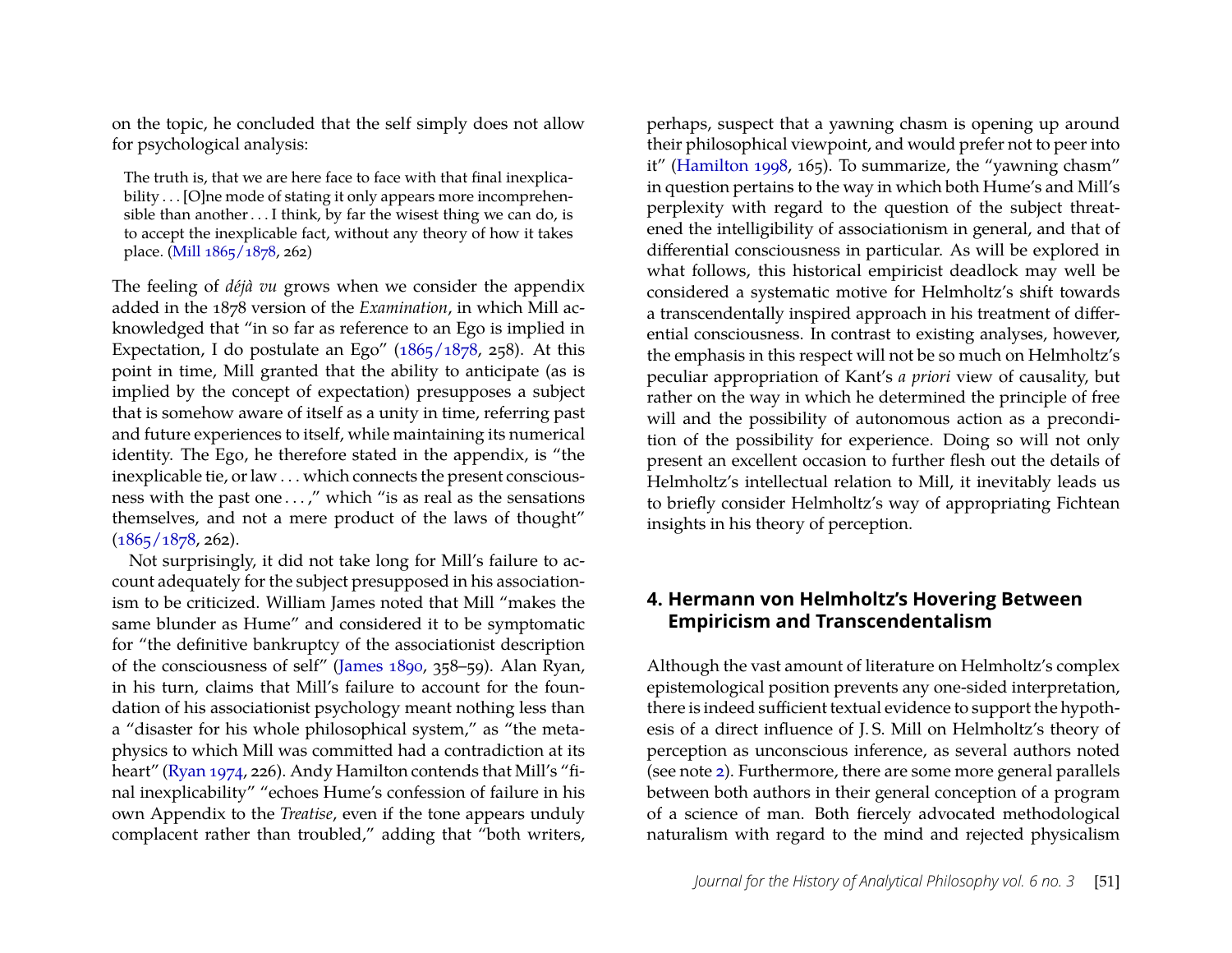or what Mill called "biologized psychology" [\(1843/1882,](#page-20-15) 592).[16](#page-10-0) While Helmholtz famously defined his empiricism in opposition to nativism, Mill put forward his philosophical project as an alternative to what he called the *a priori* school of philosophy, a term that covered both (common-sense) intuitionism and (post-Kantian) idealism in his thought.[17](#page-10-1) Interestingly, the

Whether . . . mental states are . . . dependent on physical conditions, is one of the vexatae questiones in the science of human nature. . . . Many eminent physiologists hold the affirmative. These contend . . . that some particular state of our nervous system, ... in particular ... the brain, invariably precedes, and is presupposed by, every state of our consciousness. According to this theory, one state of mind is never really produced by another: all are produced by states of the body.... [T]hat every mental state has a nervous state for its immediate antecedent and proximate cause, . . . can not . . . be said to be proved, . . . and even were it certain, yet everyone must admit that we are wholly ignorant of the characteristics of these nervous states ... [T]he successions therefore, which obtain among mental phenomena, do not admit of being deduced from the physiological laws of our nervous organization. . . . [T]herefore . . . there is a distinct and separate Science of Mind.

<span id="page-10-1"></span>17It is important to note that Mill's conception of "the *a priori* school" was very (even excessively) broad, and targeted not only German Idealism, but likewise all forms of nativism and intuitionism with regard to mental contents. From this perspective, Mill put Hamilton's intuitionism on a par not only with Reid, but also with Kant, stating that "the test by which they all decide a belief to be a part of our primitive consciousness—an original intuition of the mind—is the necessity of thinking it" [\(Mill 1865/1878,](#page-20-11) 142). One could obviously contend that this allegation implies an unwarranted identification of (radically different) schools of thought. While this criticism would be completely justified—it suffices to point out the immense difference between (i) common sense's introspective method and Kant's transcendental regression, and (ii) genetic versus transcendental apriorism, for example—and while Mill could indeed have been somewhat more refined in the identification of his enemy, it is unlikely that this would have had any effect on his disapproval of both. The "conflation" at work here seems to be no more than a part of details of Mill's and Helmholtz's psychological accounts of the genesis of external experience also resonate in important ways. It is therefore no wonder that authors such as Boring [\(1950,](#page-18-6) 304) have argued that Helmholtz "belongs...systematically more with British thought than with German, in the tradition of John Locke down to the Mills" and that Hochberg [\(2007,](#page-19-2) 331) even went as far as completely assimilating Helmholtz's psychological analysis to Mill's in talking of "Helmholtz-Mill" theories of perception.

To a certain extent Helmholtz's psychology of the object can indeed be interpreted as a continuation of the empiricist tradition, insofar as he (i) conceives of the perceptual object as a complex—as opposed to a simple, intuitive, unanalyzable mental phenomenon, which can hence be (ii) decomposed into more basic elements (sign-sensations) and (iii) reconstructed according to general mental laws. Similar to the process of language acquisition and comprehension, Helmholtz famously argued, sensations are first and foremost "signs [*Zeichen*] which we have learned to decipher" through the repeated experience of a lawlike covariation between voluntary movement and the coming into being of certain sensations [\(Helmholtz 1869,](#page-19-10) 222).[18](#page-10-2)

<span id="page-10-0"></span><sup>16</sup>Mill's science of man was once credited by F. Albert Lange as an attempt to "assert the rights of psychology," "against the strictly materialistic view" [\(Lange 1881,](#page-20-17) 189). Mill's non-reductionist stance is illustrated for example by the following passage taken from his *A System of Logic* [\(1843/1882,](#page-20-15) 590–91):

a rhetorical strategy to put forward his own empiricist philosophy, which is intended to challenge common sense as well as Kantianism, although it can be argued that the challenge faced is not the same with respect to both schools. 18Also see [Helmholtz](#page-19-11) [\(1894,](#page-19-11) 250):

<span id="page-10-2"></span>An instructive example is the comprehension of our native language. This knowledge is not inborn; . . . we have acquired our mother tongue by learning, that is, by usage through frequently repeated experience. . . . The child hears the usual name of an object pronounced again and again when it is shown or given to him, and constantly hears the same change in the visible environment described with the same word. Thus the word becomes attached to the thing in his memory . . . [A]t the beginning we still remember the individual cases where we have heard it used. Later . . . we are no longer able to recount under what particular circumstances we came to this knowledge . . .

For Helmholtz's sign-theory of perception, also see [Helmholtz](#page-19-12) [\(1868,](#page-19-12) [1869,](#page-19-10) [1878\)](#page-19-0).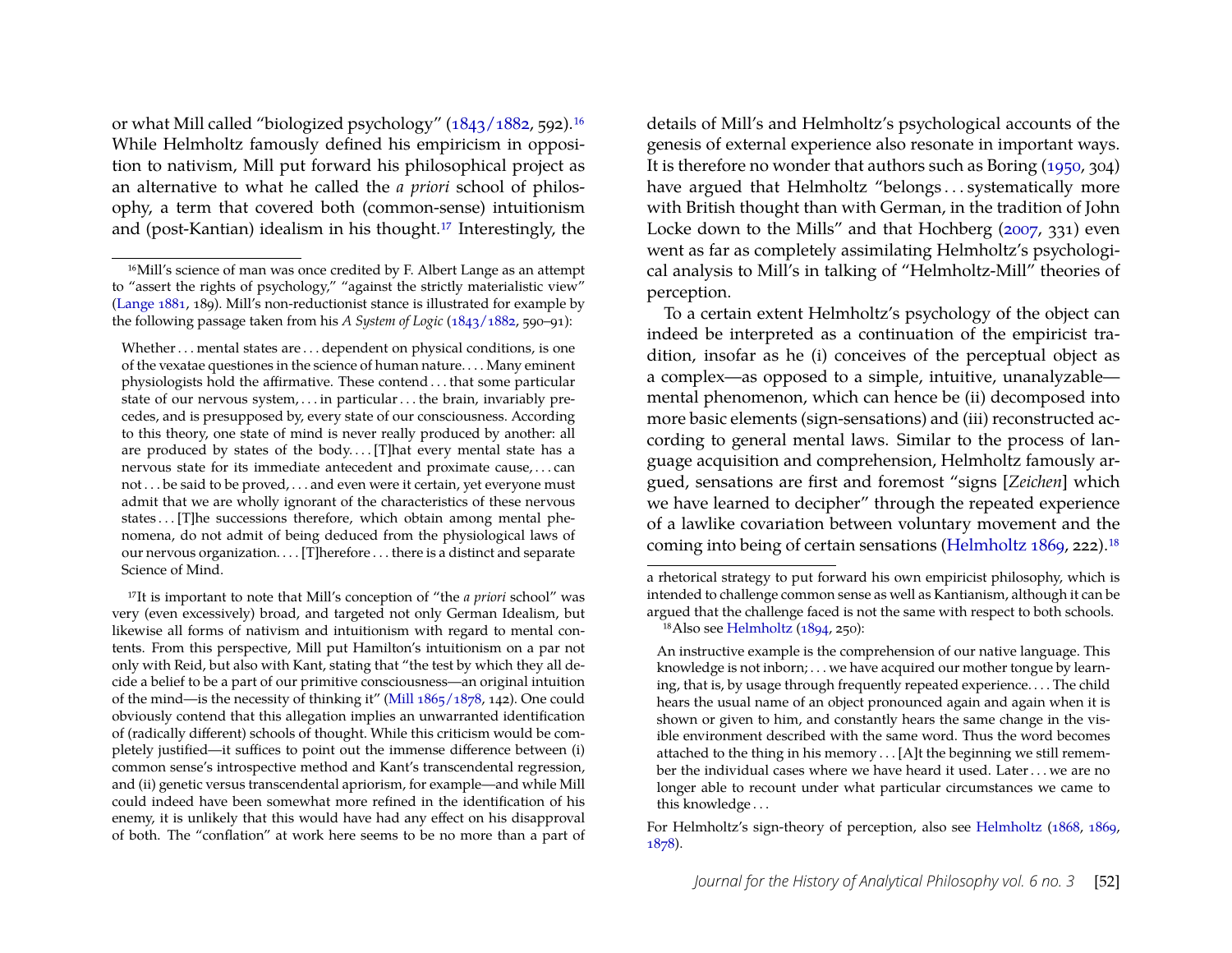The way in which this general approach resonates with Mill's becomes very tangible in the following quotation:

Let us call the entire group of aggregate sensations induced . . . by a certain definite and finite group of the will's impulses the 'current presentables' [*Präsentabilien*]; by contrast, let us call 'present' [*präsent*] the aggregate of sensations from this group which is just coming to perception. Our observer . . . can make each individual presentable present to himself at any moment through execution of the relevant movement. In this way it seems to him that each individual from this group of presentables exists at each moment during this period of time.... Thus the idea of a simultaneous and continuous existence of different things alongside one another will be achieved. [\(Helmholtz 1878,](#page-19-0) 350)

At first sight at least, this approach is strikingly similar to Mill's, as it puts forward a genetic account of the notion of thinghood in terms of an associative compound of expected sensory changes ("presentables"). Once learned, these experientially constructed laws or conditional certainties come to function as major premises in the inductive process that Helmholtz hypothesized to be at the basis of perception. The most general rule underlying the perceptual process, Helmholtz therefore claimed, is that "such objects are always imagined as being present . . . as *would have to be there* in order to produce the same impression on the nervous mechanism" [\(Helmholtz 1856–66,](#page-19-13) III, 2, emphasis added). Not unlike Mill, Helmholtz thus claimed that the notion of the object is a generative hypothesis pertaining to expected contingencies that is projected onto the visual field and as such, gives rise to the experience of a world *out there*. This, in short, is the basis of Helmholtz's theory of perception as unconscious inference, or his "projection theory" of perception: it is the unconscious application of a general law (the major premise) to a particular sensible event.[19](#page-11-0) In both the first and the second, revised, version of his *Treatise on Physiological Optics*(*Handbuch der physiologischen Optik*), Helmholtz credited Mill with giving the best explanation of the nature of inductive conclusions (*Inductiven Schlüsse*), especially regarding the empirical and hence provisional nature of the major premise [\(1856–66,](#page-19-13) III, 447, [1896,](#page-19-14) III, 581). In the same vein as Mill had argued in the section *Of Analogy* of his *A System of Logic,* Helmholtz claimed that the particular inductions at work in the perceptual process are based upon the analogy of the present case (or current sensations) with previously constructed inductive generalizations [\(1856–66,](#page-19-13) III, 447).[20](#page-11-1) In contrast to *perfect* or *complete* induction, this analogical form of reasoning is fallible in nature, and while varying degrees of probability are possible, the correctness of these inductive hypotheses has to be tested in every particular case at hand.[21](#page-11-2) Finally, it is worth noting that both Helmholtz and Mill used the same strategy in accounting for the apparent immediacy of object-consciousness, namely by appealing to a process of *unconscious* learning [\(1856–66,](#page-19-13) III, 32).

Despite the similarities between Helmholtz and Mill with respect to their conception of a science of man in general and their account of object-consciousness in particular, they disagreed on some central issues. In addition to the well-known differences

<span id="page-11-2"></span>21See [Mill](#page-20-15) [\(1843/1882,](#page-20-15) 394). For Helmholtz's appropriation of Mill's views on induction, also see [Hatfield](#page-18-1) [\(1990,](#page-18-1) 200).

<span id="page-11-0"></span><sup>19</sup>This specifically projectivist understanding of objectification in perception was anticipated in Hume's account of ideas (like that of causality, or the notion

of existence) as products of the mind's "propensity to spread itself on external objects". See [Hume](#page-19-4) [\(1739–40,](#page-19-4) 217).

<span id="page-11-1"></span><sup>&</sup>lt;sup>20</sup>Helmholtz ( $1856-66$ , III, 26) gives the following example:

When those nervous mechanisms whose terminals lie on the right-hand portions of the retinas of the two eyes have been stimulated, our usual experience, repeated a million times all through life, has been that a luminous object was over there in front of us on our left. We had to lift the hand toward the left to hide the light or to grasp the luminous object; or we had to move toward the left to get closer to it. Thus while in these cases no particular conscious conclusion may be present, yet the essential and original office of such a conclusion has been performed ... simply, ... by the unconscious processes of association of ideas . . .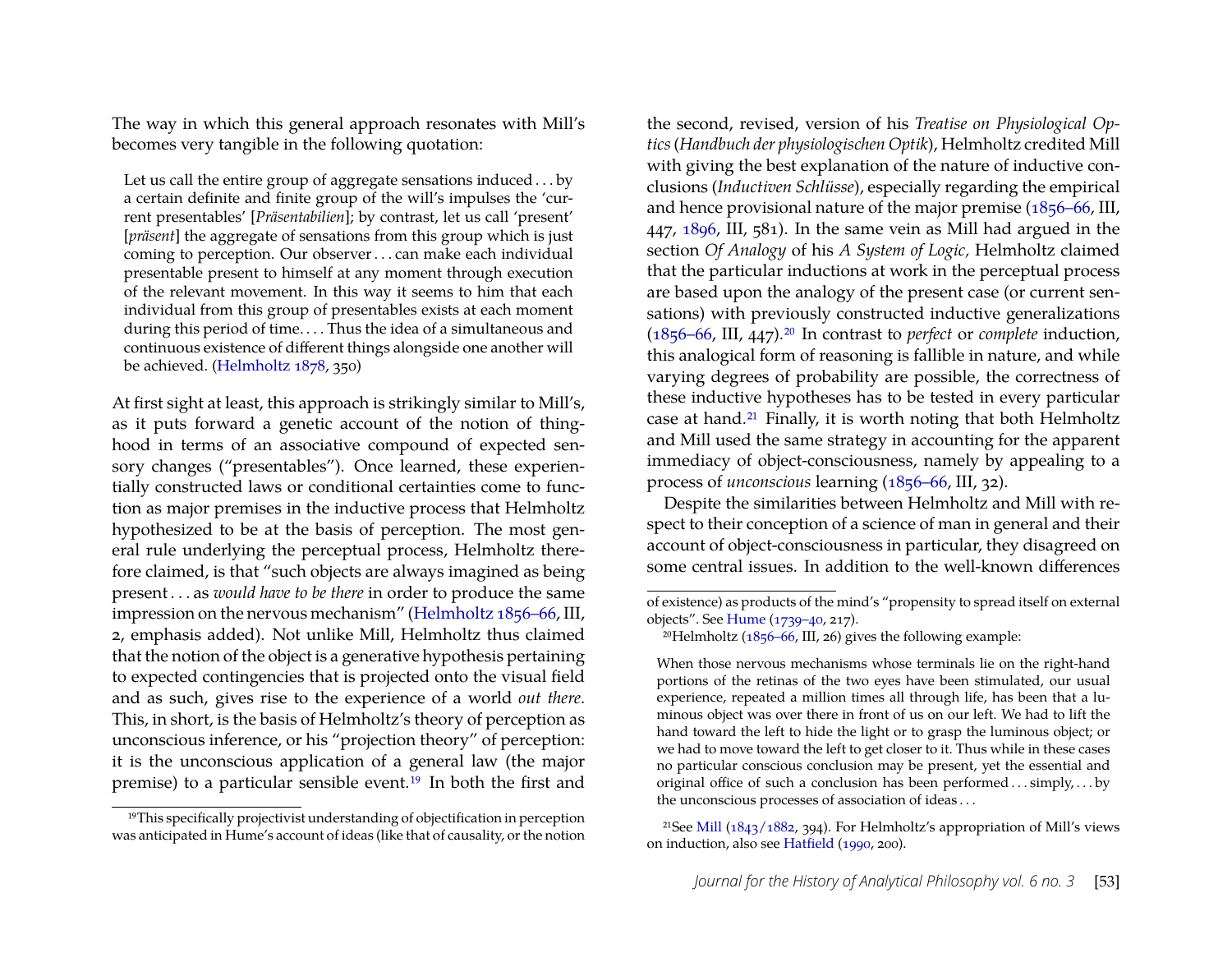between both in their appreciation of (post-)Kantian idealism— Mill's anti-idealism contrasted sharply with Helmholtz's selfprofessed indebtedness to transcendental philosophy—their views diverged with respect to the question of whether the scientific character of psychology is determined by a commitment to causal determinism.[22](#page-12-0) Mill left no doubt that he indeed considered the latter to be a *conditio sine qua non* for a science of man, and therefore assumed that "the law of causality applies in the same strict sense to human actions as to other phenomena". "To assume the contrary—i.e., to assume that the will is not determined, like other phenomena, by antecedents, but determines itself" he added, would be "fatal to the attempt to treat human conduct as a subject of science" [\(Mill 1843/1882,](#page-20-15) 581).[23](#page-12-1) Helmholtz's psychological analysis, on the other hand, proceeded from the assumption that "agents act out of free will and are furthermore conscious of this freedom" [\(Heidelberger](#page-18-15) [1994,](#page-18-15) 171). In sharp contrast to Mill, Helmholtz thus denied that the perceptual process can be fully accounted for in terms of the "mechanically acquired association of ideas" [\(Helmholtz](#page-19-15) [1855,](#page-19-15) 114–15, my translation). It is true, he argued, that "we have learned to link certain representations to certain sensations," but this does not explain how we first arrive at a "distinction between thought and reality [*Scheidung von Gedachtem und Wirklichem*]" [\(1878,](#page-19-0) 242). To account for the latter, Helmholtz introduced the principle of free will and the derivative idea of autonomous action determination as foundational explanatory principles in his psychology. In what follows, Mill's and Helmholtz's respective positions on freedom and self-determination as explanatory principles in psychological science will therefore be explored. In doing so, we are exclusively interested in the differences between both authors regarding the explanatory role of autonomous action determination in analyzing mental phenomena. As such, questions regarding the relation of both authors' epistemology to their ethical views, the relation of the concepts of freedom and liberty, the problem of compatibilism, and so on, are suspended. Rather, we are interested exclusively in the possible epistemic role of freedom within Mill's and Helmholtz's psychology, and more particularly, in the way in which Helmholtz's qualification of the epistemic subject as a knowingly free agent can be read as an attempt to circumvent the problems encountered by Hume and Mill as sketched above.

#### **4.1. Founding the Self: Freedom and Self-Determination**

The difference between Helmholtz and Mill in their reception of German Idealism was maybe most salient in their interpretation of the causal law. While Mill was committed to the classical empiricist regularity view of causality [\(Mill 1843/1882\)](#page-20-15), Helmholtz maintained that the "causal law is really an a priori given, transcendental law" and professed his indebtedness to Kant in this respect on several occasions (e.g., [Helmholtz 1878,](#page-19-0) 363).[24](#page-12-2) Helmholtz's peculiar appropriation of Kant's *apriorism*

<span id="page-12-0"></span><sup>&</sup>lt;sup>22</sup>See for example Mill  $(1843/1882, 579)$ : "Principles of evidence and theories of method are not be constructed *a priori*. The laws of our rational faculty, like those of every other natural agency, are only learned by seeing the agent at work." Mill's criticism against *a priori* psychology can also be found in [Mill](#page-20-18)  $(1859, 97 - 152)$  $(1859, 97 - 152)$ .

<span id="page-12-1"></span><sup>23</sup>We should add that this application of the law of causality to human volition, in Mill's work, does not eliminate the feeling of moral freedom itself. Rather than defending determinism, Mill argues for compatibilism in the introduction to the sixth volume of his *A System of Logic*. A complete discussion of Mill's theory of free will falls, however, outside of the scope of this discussion. What is relevant to us here, is that Mill's argument for the universal applicability of the law of causality to human action contradicts Helmholtz's insistence on the autonomous and unconditioned nature of the will's impulse. This interpretation contradicts [Steege](#page-20-19) [\(2012,](#page-20-19) 167–70), who puts Helmholtz and Mill on a par with regard to the question of free will. However, I believe this interpretation is based on an insufficient appreciation of the constitutive role of the will's impulse in Helmholtz's thought, as laid down particularly in [Helmholtz](#page-19-0) [\(1878,](#page-19-0) [1892\)](#page-19-16).

<span id="page-12-2"></span><sup>24</sup>In determining the causal law as an *a priori*, regulative law of thought, Helmholtz [\(1856–66,](#page-19-13) III, 453) furthermore explicitly juxtaposed his view to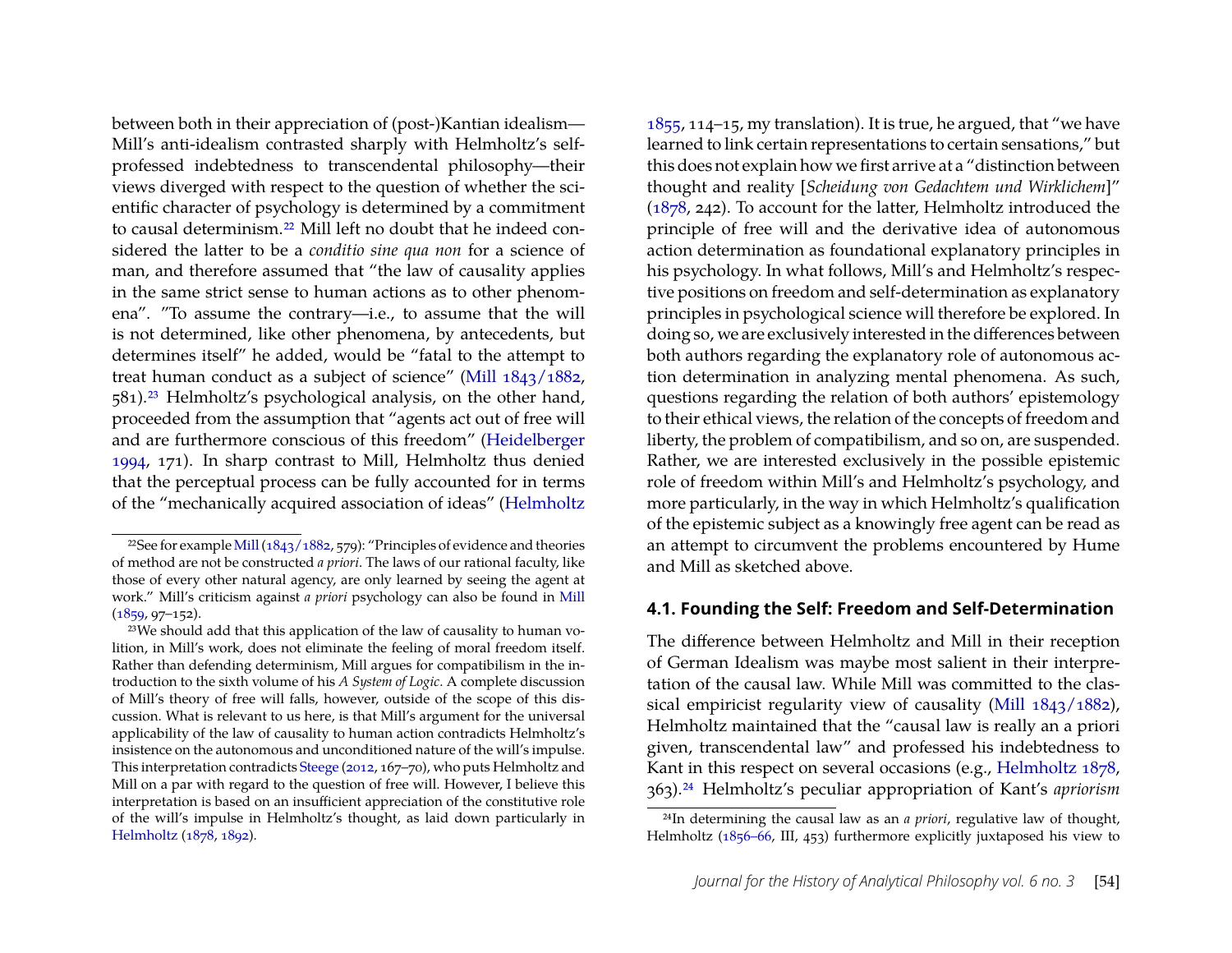is a much-debated topic in the secondary literature, as is its systematic place in Helmholtz's epistemology.[25](#page-13-0) However, the causal law also had a pivotal role in Helmholtz's psychology of perception. Helmholtz established the law as a precondition for perceptual objectification, since unless one presupposes "the presence of external objects as the cause of nervous excitation, because there can be no effect without a cause", a subject would never escape the state of mere nervous excitation [\(Helmholtz](#page-19-15)  $1855$ , 116, my translation).<sup>[26](#page-13-1)</sup> Although the causal law could thus be said to provide a transcendental motive, so to speak, for the externalization of subjective sensations, it does not, however, account for the genesis of the idea of an external object as such. In Helmholtz's psychological analysis, the latter originates through a negative operation, i.e., through the negation of the will's impulse (*Willensimpuls*). In this respect, it is helpful to take another

<span id="page-13-0"></span>25[Riehl](#page-20-20) [\(1904\)](#page-20-20) and [Schiemann](#page-20-2) [\(2009\)](#page-20-2), for example, argue that Helmholtz's mature view of causality is on a par with empiricists such as Mill and/or Hume. Alternatively, [Heimann](#page-19-17) [\(1974\)](#page-19-17), [Fullinwider](#page-18-16) [\(1990\)](#page-18-16) and [Hatfield](#page-18-1) [\(1990\)](#page-18-1) maintain that Helmholtz's view of causality remained Kantian in spirit, while [Turner](#page-20-21) [\(1977\)](#page-20-21) suggests that Helmholtz aligned more with Fichte on this point.

<span id="page-13-1"></span><sup>26</sup>It is interesting to note that in  $1869$  (115) the neo-Kantian Otto Liebmann put forward a similar account of the theoretical relation between perceptual objectification and causal understanding. In order to explain the capacity for objectification, the latter stated, we should presume that . . .

Human understanding is always, independently of the empirical circumstances, convinced, that it is possible to formulate a satisfying answer to the question 'Where is this coming from?'...Therefore, the category of causality is the *a priori* form of understanding. And it is . . . the condition of possibility of every possible perception, and therefore, of experience.

look at Helmholtz's argumentation in favor of his *a priori* view of causality. In pondering the source of this law, Helmholtz denied that it is derived from experience, as it is the very condition of externalization. And he goes on:

Can we get it from the internal experience of our self-consciousness? No; since we conceive of self-conscious acts of volition and thought as free; i.e., we deny that they are the necessary effects of sufficient causes. As such, the investigation into sense perception amounts to the insight already delivered by Kant: that the proposition "no effect without a cause" is a law of thought, given before every experience. [\(Helmholtz 1855,](#page-19-15) 116, my translation)

In this passage, Helmholtz thus argues for the *aprioricity* of the causal law, based on (a) its status as a condition, not an effect, of outer experience, and (b) a seemingly self-evident affirmation of the spontaneous, self-determined nature of inner experience. Note how these presuppositions install a radical discontinuity between internal and external experience, that is furthermore said to supervene upon the juxtaposition of their hypothesized respective regulative principles, namely *volition* or *self-determination* versus *causal determination*. Indeed, Helmholtz claimed, "[w]e assume . . . a principle of free will, for which we claim . . . a complete independence from the stern law of causality.... The case of conduct [handeln], that is best... known to us, we consider as an exception to the law" [\(Helmholtz 1856–](#page-19-13) [66,](#page-19-13) III, 454; my translation). Accordingly, Helmholtz maintained that the will's impulse "has neither already been influenced by physical causes, which simultaneously determine the physical process, nor itself psychically influenced the succeeding perceptions" [\(1878,](#page-19-0) 358–59). Hence, the processes assumed to regulate human behavior in Helmholtz's psychology are dissociated from those that govern the physical and physiological realm, and considered instead as emerging from an act of will (*Willensact*), conceived of as a spontaneous "mental act [*psychischer Act*]" [\(1878,](#page-19-0) 359; [1896,](#page-19-14) 594). Helmholtz's emphasis on the autonomy

that of J. S. Mill:

The law of causation, . . . has to be considered . . . as being a law of our thinking which is prior to all experience. . . . The law of causation was supposed to be a law of nature arrived at by induction. Recently it has been again interpreted in that way by J.S. Mill.... As opposed to that view, I shall merely say, . . . that there is a good reason to think that the empirical proof of the law is extremely doubtful.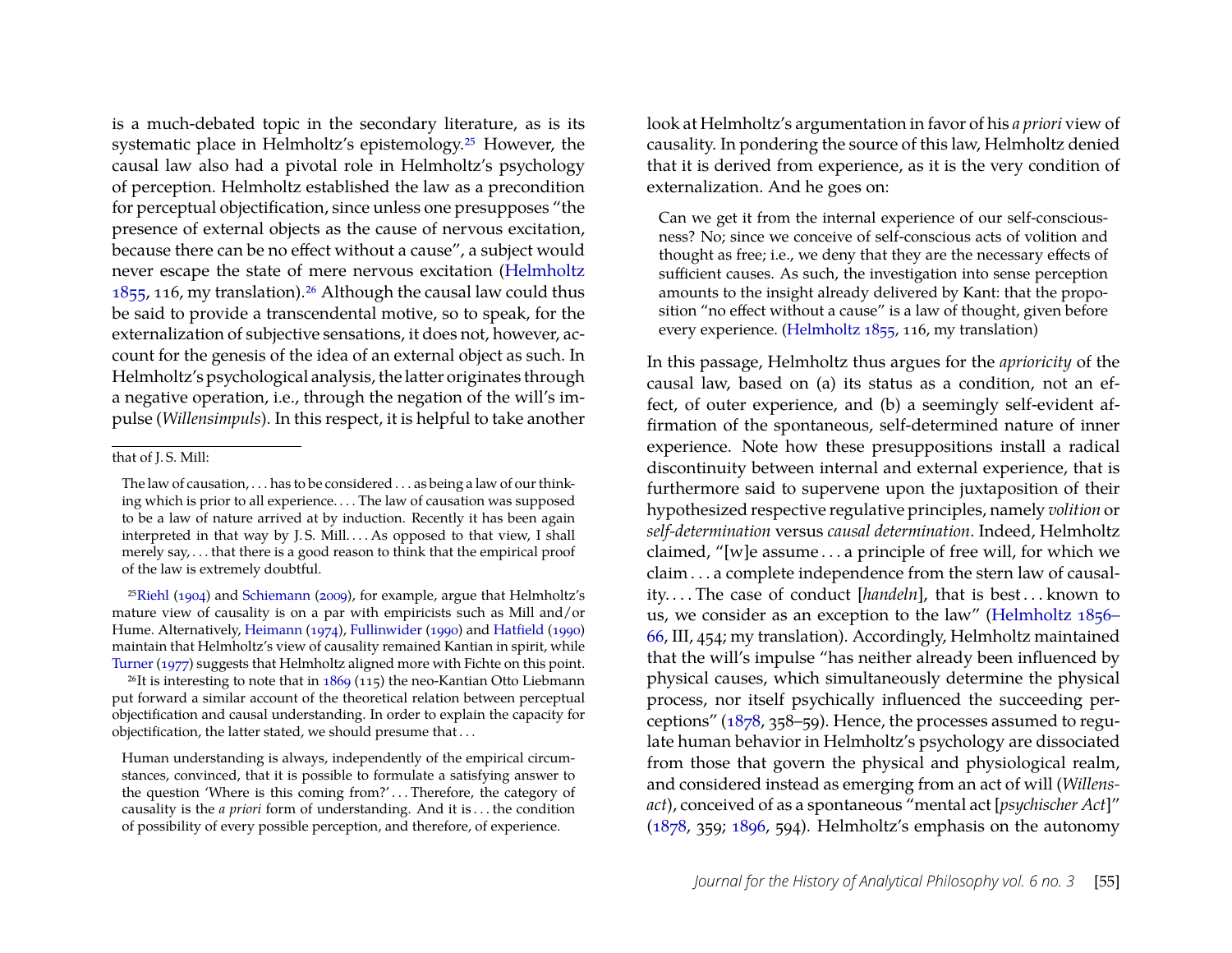of the will's impulse thus correlated with a non-reductionism of the kind also put forward in Mill's plea against "biologized psychology". However, whereas Mill's non-reductionism derived from a negative argument—i.e., the lack of evidence that would support a sufficiently warranted derivation of mental laws from physical/physiological ones—Helmholtz's was at least in part based upon the assumption of a generic difference between the central explanatory principles of human behavior and natural phenomena, i.e., freedom versus causal determinism. Contrary to Mill, he therefore concluded that "in ascribing to ourselves free-will, we deny *in toto* the possibility of referring at least one of the ways in which our mental activity expresses itself to a rigorous law" [\(1862,](#page-19-18) 85). More importantly, however, Helmholtz assigned a pivotal role to autonomous action determination in his account of the problem we have centralized in this analysis, namely the problem of differential consciousness. That is, he accounted for the genesis of the object as a negation of the will's impulse, i.e., as the experience of a "power equivalent to our will, . . . a power opposing us [*uns entgegentretende Macht*]" [\(1878,](#page-19-0) 361). This is where Helmholtz's theorizing started to resonate with Fichte, who had once characterized the Not-I as a "the negation of activity; that is, . . . as *'being'* [Sein]*, which is the concept of cancelled activity"* [\(Fichte 1796/99,](#page-18-12) 67; emphasis added), thereby redefining perceptual experience as an *encounter* as Hyppolite [\(1959\)](#page-19-19) noted, i.e., as a reciprocal determination [*Wechselbestimmung* of activity and resistance. Indeed, as Westheimer [\(2008,](#page-20-23) 7) put it, in Helmholtz's theorizing "reality is what remains invariant when the expected changes due to willed movements are factored out from the sensory impressions." However, as was the case in Fichte's philosophy, this kind of dynamics would require a direct awareness of self-determined action on the part of the subject.

#### **4.2. Agency and** *Inner Intuition*

"Efforts . . . to establish belief in external reality," Helmholtz indeed maintained "must remain unsuccessful so long as they proceed only from passive observation" [\(Helmholtz 1892,](#page-19-16) 359). Given the crucial role of the experiment in the constitution of experience in Helmholtz's thought, Heidelberger [\(1993\)](#page-18-17) was right in stating it seemed to fulfill the role of an *ars inveniendi*, rather than an *ars demonstrandi*. From what has been said thus far, it should be clear that the crucial operative principle in the experiment, according to Helmholtz, is not so much the physical movement itself but rather the experience of the contrast between self-determined alterations within the visual field and the negation thereof, or as one might say, between will and resistance. Accordingly, Helmholtz explained:

[H]uman actions, ... posited by the will, form an indispensable part of our sources of knowledge. We have seen that our sense impressions are only a sign language . . . We humans must first learn to understand this sign system, and that happens when we . . . learn to distinguish which changes in our sense impressions follow from our acts of will, and which others enter independently of will. [\(Helmholtz 1892,](#page-19-16) 410)

Or as Helmholtz put it elsewhere: it is only through experimentation that we come to discover a world "independent of our will and imagination, that is, an external cause of our sensations"  $(1856-66, 31-32)$ .

As already mentioned, this dynamic presupposes a direct awareness of self-determined action, that Helmholtz ascribed to *inner intuition* [*innere Anschauung*]. "In the experiment," Helmholtz specified, "the causal chain runs throughout our self-consciousness." The possibility of making sense of this "chain" in terms of external events depends on the fact that "we know one member of these causes—our will's impulse from inner intuition, and know the motive by which it has occurred" [\(Helmholtz 1878,](#page-19-0) 358). To this he added that "[t]he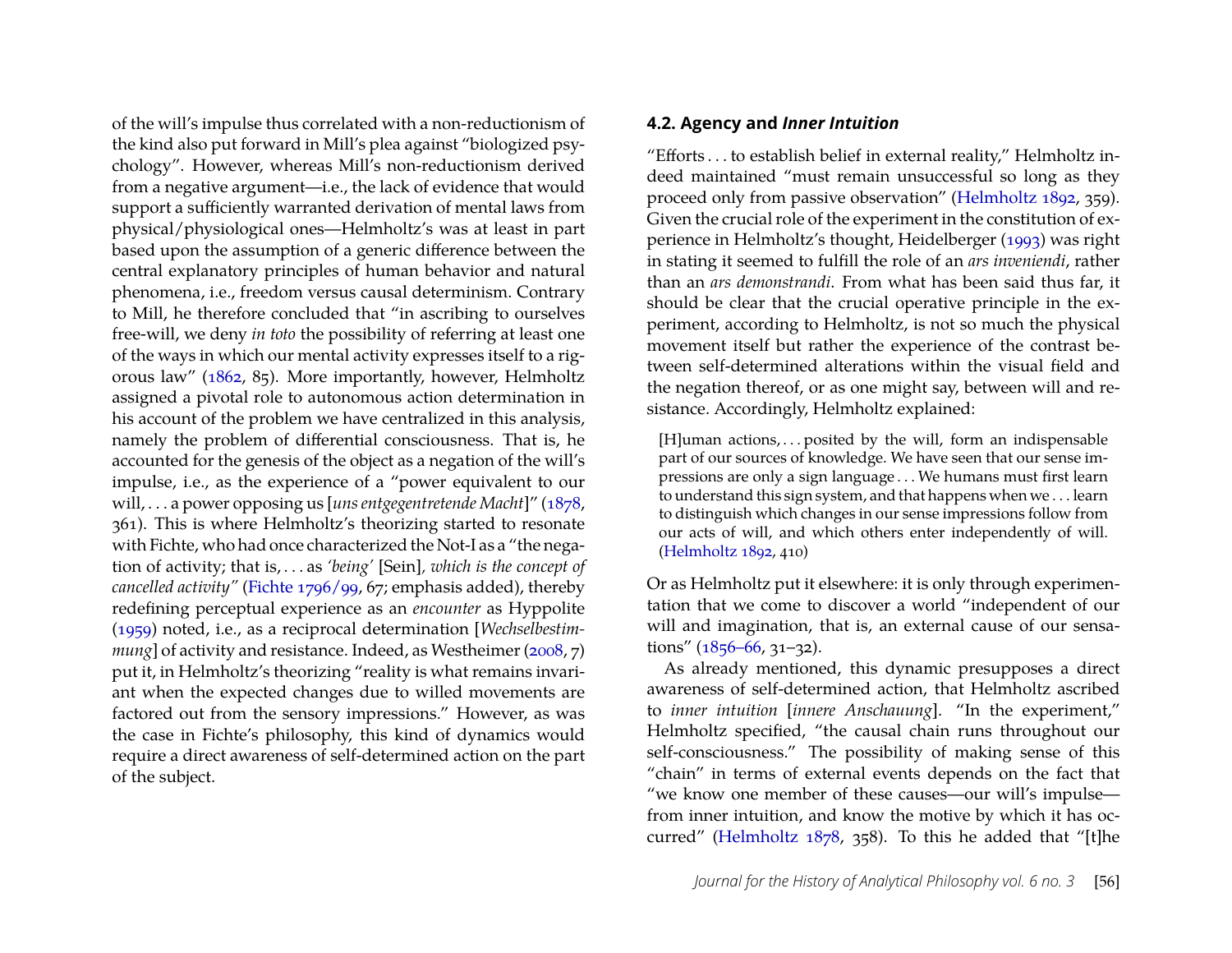impulse to movement, is something directly perceivable. We feel *that* we do something . . . we do not know directly *what* we do", i.e., the internal act of will is felt before its physical consequences [\(1878,](#page-19-0) 348, emphasis added). In the second, revised edition of his *Handbuch*, Helmholtz defined inner intuition as that by means of which "we observe [*Wahrnehmen*] processes in our mental life [*Seelenleben*]", and points to the radical difference with outer intuition, i.e., "perceptions of external objects" [\(1896,](#page-19-14) 577).

While Helmholtz's distinction between inner and outer intuition contains a superficial gesture towards Kant's critical system, his theorizing by far exceeds the Kantian framework. Most notably, Helmholtz uses an immediacy criterion to distinguish between both. While "inner intuition" guarantees that the will's impulse is "directly perceivable", the possibility of outer intuition is said to be contingent upon the self-reflexivity of voluntary action. In this context, it is interesting to note that Helmholtz came quite close to rearticulating Kant's apriorism with regard to space in terms of the will's impulse. To the extent that the problem of differential consciousness can be reformulated in terms of a geometrical opposition between the spatial, and the non-spatial world, Helmholtz affirmed . . .

. . . space would be a . . . form of intuition prior to all experience insofar as its perception would be tied to the possibility of the will's motoric impulses, and for which the mental and corporeal ability must be given us through our organization before we can have spatial intuition. [\(Helmholtz 1878,](#page-19-0) 349)

At first sight at least, Helmholtz's strong emphasis on the logical and psychological primacy of the will's impulse allowed him to sidestep some of the main problems faced by the empiricists discussed in the previous sections. For one thing, by presupposing a generic difference between (agentive) self-consciousness and object-consciousness, and by turning the former into a (psycho-)logical condition of the latter, Helmholtz avoided the problem of infinite regress in accounting for the genesis of selfworld differentiation. In the same vein, Helmholtz's account did not face the difficulty of having to derive both the I and the Not-I from a homogeneous series of sensations. By positing a direct, "intuitive", awareness of the will's impulse a heterogeneity is introduced in the flux of sensations:

Those changes which [we] can bring forth and annul by conscious impulses of the will are to be distinguished from those which are not consequences of the will's impulses and cannot be overcome by such. The latter finding is negative. Fichte's appropriate expression for it is that a Non-Ego forces recognition of itself vis-à-vis the Ego. [\(Helmholtz 1878,](#page-19-0) 351)

Helmholtz's reference to Fichte in this context is quite telling. In the end, the possibility of perceptual consciousness in his theory is fundamentally dependent on the Fichtean idea of "the acting I's ability to experience itself immediately in its productivity [*sich in seiner Produktivität erfahrenkönnende handelnden Ich*]," as Schulz [\(2004,](#page-20-24) 49) expresses it. The analysis presented in this paper aligns with Heidelberger's take on the matter:

Helmholtz appropriated the view that our consciousness comes to shape its conception of the outer world through the limitations we experience in our practical actions. Only by actively interfering with the world of external objects can we interpret our sensations as due to external causes and thereby distinguish them from the free acts of thinking inside our consciousness. [\(Heidelberger 1993,](#page-18-17) 463)

Although the very idea of a Fichtean influence in Helmholtz's work may seem to be at odds with Helmholtz's strong antimetaphysical stance, textual evidence suggests a restricted, but nevertheless important intellectual indebtedness.[27](#page-15-0) As Turner

<span id="page-15-0"></span><sup>27</sup>Evidence for this intellectual relation can be drawn mainly from Helmholtz's letters to his father, as quoted in [Koenigsberger](#page-20-25) [\(1902–03\)](#page-20-25). For a full analysis, see De Kock [\(2014a,](#page-18-3) [2014b\)](#page-18-4).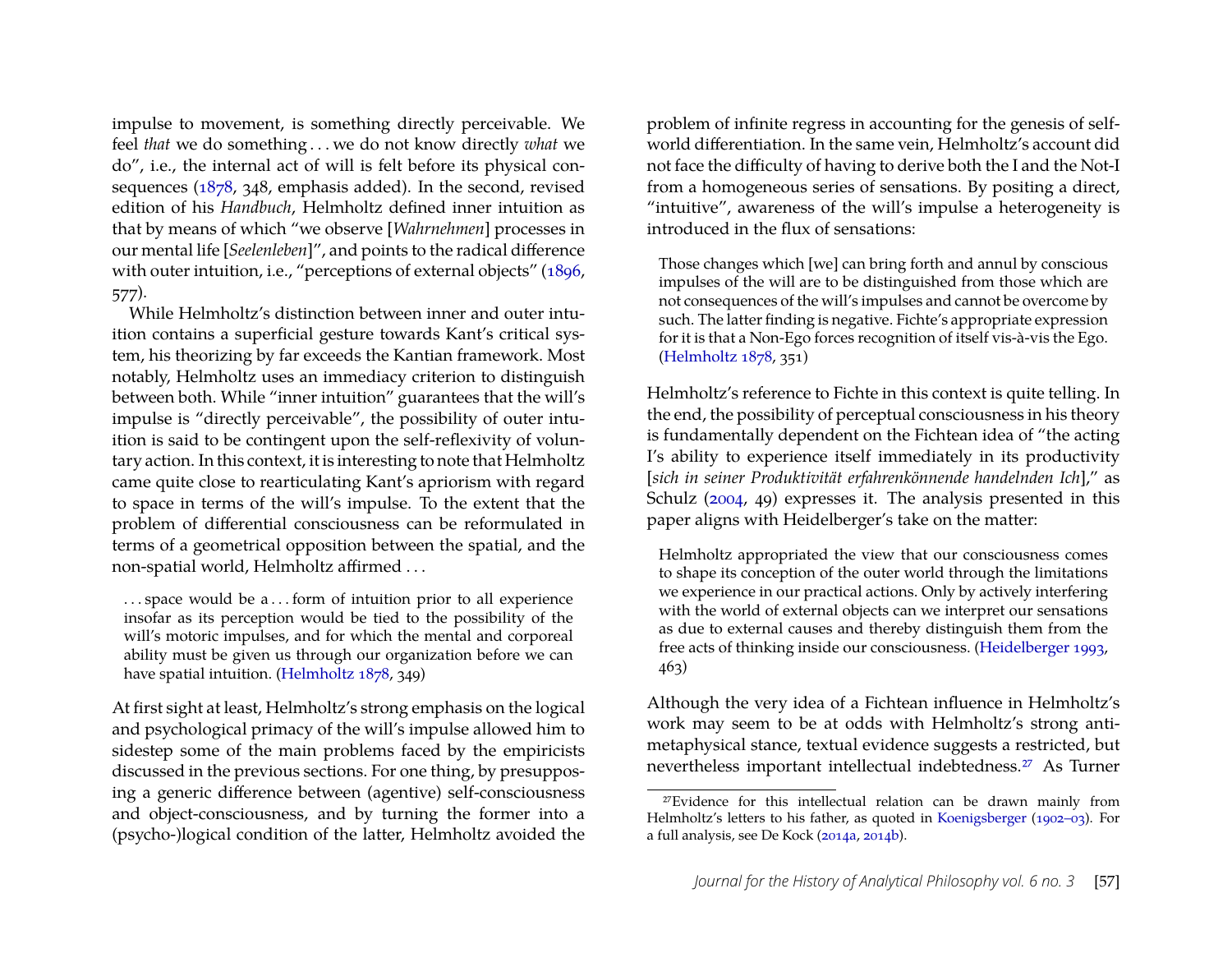notes, Helmholtz apparently distinguished between "two aspects of Fichte's thought," and accepted Fichte's philosophy to the extent that it "represented a phenomenology of consciousness," while he "resolutely rejected Fichte's . . . attempts to build an idealist metaphysics on that basis" [\(Turner 1977,](#page-20-21) 57). Unfortunately, it remains unclear what exactly Helmholtz had read of Fichte. In a 1841 letter to his godfather Immanuel Hermann Fichte, the young Helmholtz—a student in medicine at that time—stated that he has "recently studied some works of your great father [*ihres Grossen Vaters*]," but unfortunately, he did not specify which works exactly he had studied. From a footnote in the second, revised version of his *Treatise*, it is clear that Helmholtz had been impressed by Fichte's 1817 *Facts of Consciousness*, about which he writes that it contains "correct and precisely articulated [*Richtige, scharf ausgesprochen*] insights" on the nature of sense perception. Furthermore, it is reasonable to assume, as Turner does for example, that Helmholtz must have had some degree of familiarity with the *Science of Knowledge*. Helmholtz's available writings and correspondence do not, however, provide decisive evidence on that matter [\(Turner 1977\)](#page-20-21).

Without downplaying the importance of getting a firmer grasp of the factual historical relation between the two authors, however, this paper has presented an alternative angle from which to study the Fichtean elements in Helmholtz's thought, and his wavering between empiricism and transcendentalism. That is to say, the historical narrative constructed in the previous pages allows a better grasp of the philosophical stakes of the intertwinement of philosophical perspectives in Helmholtz's theory of perception. To be sure, although this exposition could well provide a different angle from which to approach Helmholtz's theorizing, it does not assume that the latter arose from a *selfconscious* attempt to overcome the problems of empiricism. However, Helmholtz's normative qualification of the subject as autonomous and self-determining seems to circumvent the classical problems of circularity and infinite regress. Nevertheless, the position Helmholtz developed on this topic is as ingenious as it is fragile, as will be clear from the concluding remarks.

#### **5. Discussion and Conclusion**

In this contribution, a historical framework was introduced that served as an interpretive tool in trying to get a firmer grasp of Helmholtz's wavering between empiricism and transcendentalism, specifically with regard to the problem of differential consciousness. After placing Helmholtz within a historical narrative stretching from Hume to Mill, it was argued that he overstepped the boundaries of the strict naturalist framework when he founded the possibility of association in the unconditioned will's impulse, or more generally, in his normative qualification of the epistemic subject as free and autonomous. In doing so, it seems Helmholtz was in a better position to avoid the problems of empiricism in accounting for differential consciousness, most notably circularity and infinite regress. However, Helmholtz's peculiar appropriation of insights from the transcendental tradition within his psychophysiology raises complex questions of its own. For instance, there is Helmholtz's peculiar appeal to "inner intuition" as the basis of the sense of agency, and more particularly, to his rather vague and dubious use of the term. In 1896, Helmholtz used it interchangeably with the notion of self-consciousness, which he in turn defined in terms of self-observation [\(Helmholtz 1896,](#page-19-14) 577). Given that self-consciousness would therefore be equated with a form of observational knowledge, one could obviously object that it can no longer fulfil its foundational role with regard to the problem of differential consciousness and invites problems of circularity. But even if one would stick to Helmholtz's 1878 definition of inner intuition in terms of an immediate *feeling* of selfdetermination, some important issues remain. For one thing,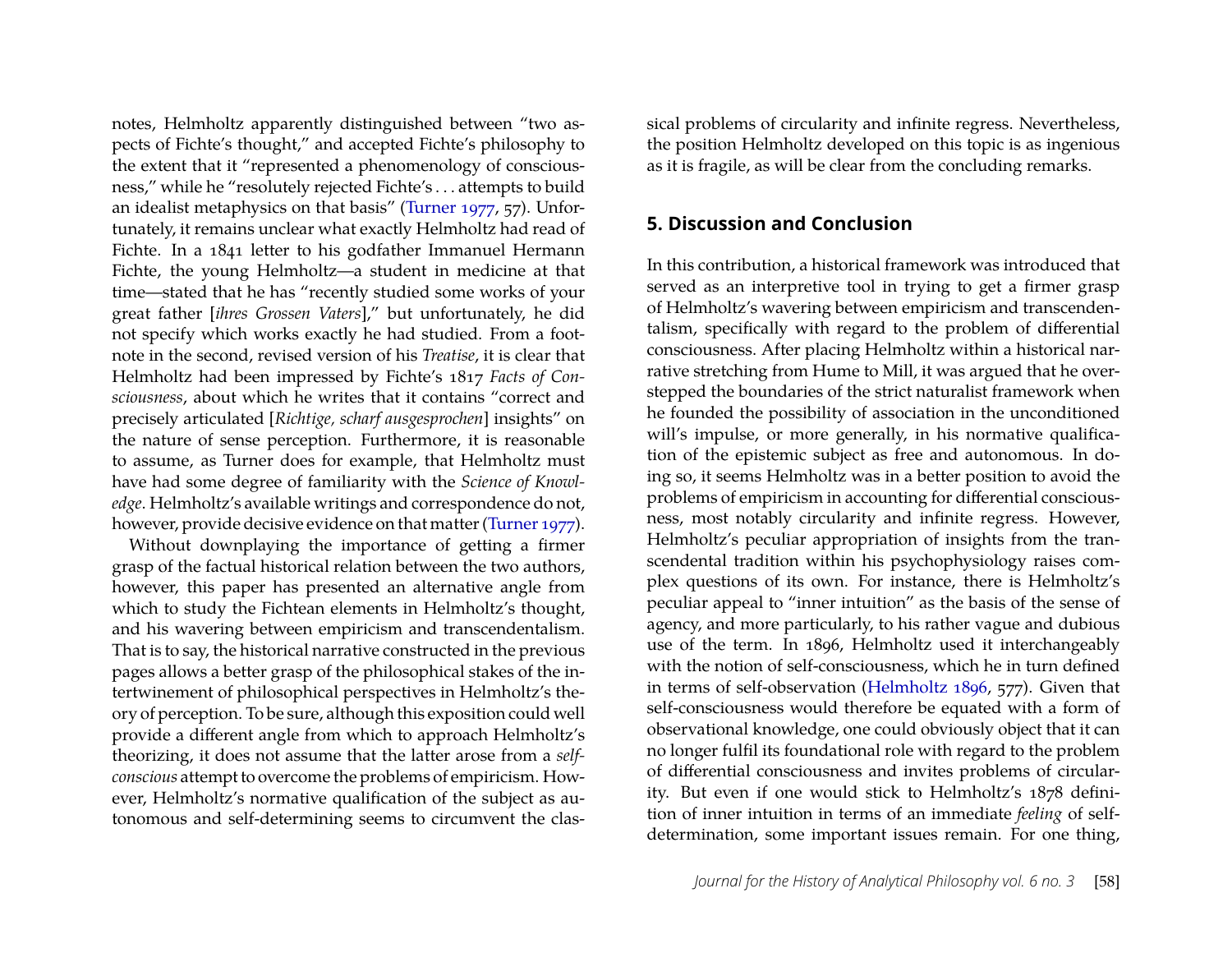it raises questions with regard to Helmholtz's well-known criticism of "the older concept of intuition", and sets limits to his selfprofessed ambition to resolve at least part of that older concept into the concept of thought. Indeed, the definition of the "older concept of intuition" as something that "comes to consciousness immediately with the sense impression and without recollection and effort" could well apply to his own concept of inner intuition, that refers exactly to this kind of effortless, unmediated (self-)consciousness [\(1878,](#page-19-0) 355). So while Helmholtz's emphasis on the inferential nature of object perception derived at least in part from an attempt to rethink the old concept of intuition especially its alleged immediacy—by introducing the hypothesis of unconscious inference, this criticism seemed to be entirely absent in his use of the notion of inner intuition. Furthermore, it is not very clear how one should interpret this immediacy criterion, as it seems to hover somewhere in between the status of a normative principle and a sensible given, or more generally, between logical aprioricity and psychological givenness. That is to say, while Helmholtz established the principle of free will as a regulative principle for psychology, he went on to inscribe this normative view regarding the possibility of self-determined action onto our inborn psychophysiological organization, at which level it functions as a sort of naturalized *a priori*. As such, we are once again faced with the much-debated issues surrounding Helmholtz's peculiar appropriation of transcendentalism in general, and of the *a priori* in particular.[28](#page-17-0)

Additional interpretive difficulties arise, for example, from Helmholtz's attempt to incorporate the intuitive awareness of the will's impulse into his physiological analysis, where it resurfaces in the concept of the sensation (*Empfindung*) of the intensity of the effort of will (*Intensität unserer Willensanstrengung*),

and basically denotes the sensible correlate of self-generated action [\(Helmholtz 1856–66,](#page-19-13) 599). The latter is, however, specified as a *purely mental event*, and as such, distinguished from the physical manifestations of voluntary action, i.e., the "tension of the muscles [*Spannung der Muskeln*]" and the (visible) "results of the effort [*Erfolg der Anstrengung*]" [\(1856–66,](#page-19-13) 599). Although physiologists after Helmholtz—most notably Wilhelm Wundt—would later adopt and further elaborate on this peculiar concept, it soon came under attack as a redundant hypothesis and an undesirable remnant of idealist metaphysics in the science of physiology.[29](#page-17-1) The main problem identified by opponents pertained to the idea of adding a component of feeling or awareness to the mere physiological fact of a central discharge from the nervous system into the motor centres. In addition to these anti-idealist objections, however, one could also contend that with this complete reduction of the formal condition of selfreflexive spontaneity to a sensation or feeling one reopens the door towards infinite regress. After all, if the subjective pole of consciousness comes into being with the feeling of effort, than what or who generated the effort? According to some, this leads us right back into Hume's *Labyrinth*. [Frank](#page-18-7) [\(2007,](#page-18-7) 169), for example, contends that "[t]hat which, according to the model, should function as the criterion for whether an action is one's own, has no ownness to it and therefore . . . cannot function as the criterion." In conclusion, although the historical framework presented in this analysis provides a fresh angle from which to consider Helmholtz's empirico-transcendentalism with respect to the problem of differential consciousness, the degree to which he succeeded in evading the problems of circularity and infinite regress remains a matter of debate.

<span id="page-17-0"></span><sup>28</sup>For some interesting discussions on this topic, see for example [Na](#page-20-26)[torp](#page-20-26) [\(1888\)](#page-20-26), [DiSalle](#page-18-18) [\(1993\)](#page-18-18), and [Patton](#page-20-27) [\(2009\)](#page-20-27). For a detailed discussion of Helmholtz's struggle with Kant's concept of *Anschauung*, see [De Kock](#page-18-5) [\(2016\)](#page-18-5).

<span id="page-17-1"></span><sup>29</sup>Most notably see von Kries in his comments on Helmholtz's [1856–66](#page-19-13) *Treatise*; also see [James](#page-19-1) [\(1890,](#page-19-1) 496–593). For a somewhat more recent sketch of the historical debates on that topic, see [Jeannerod](#page-19-20) [\(2006\)](#page-19-20).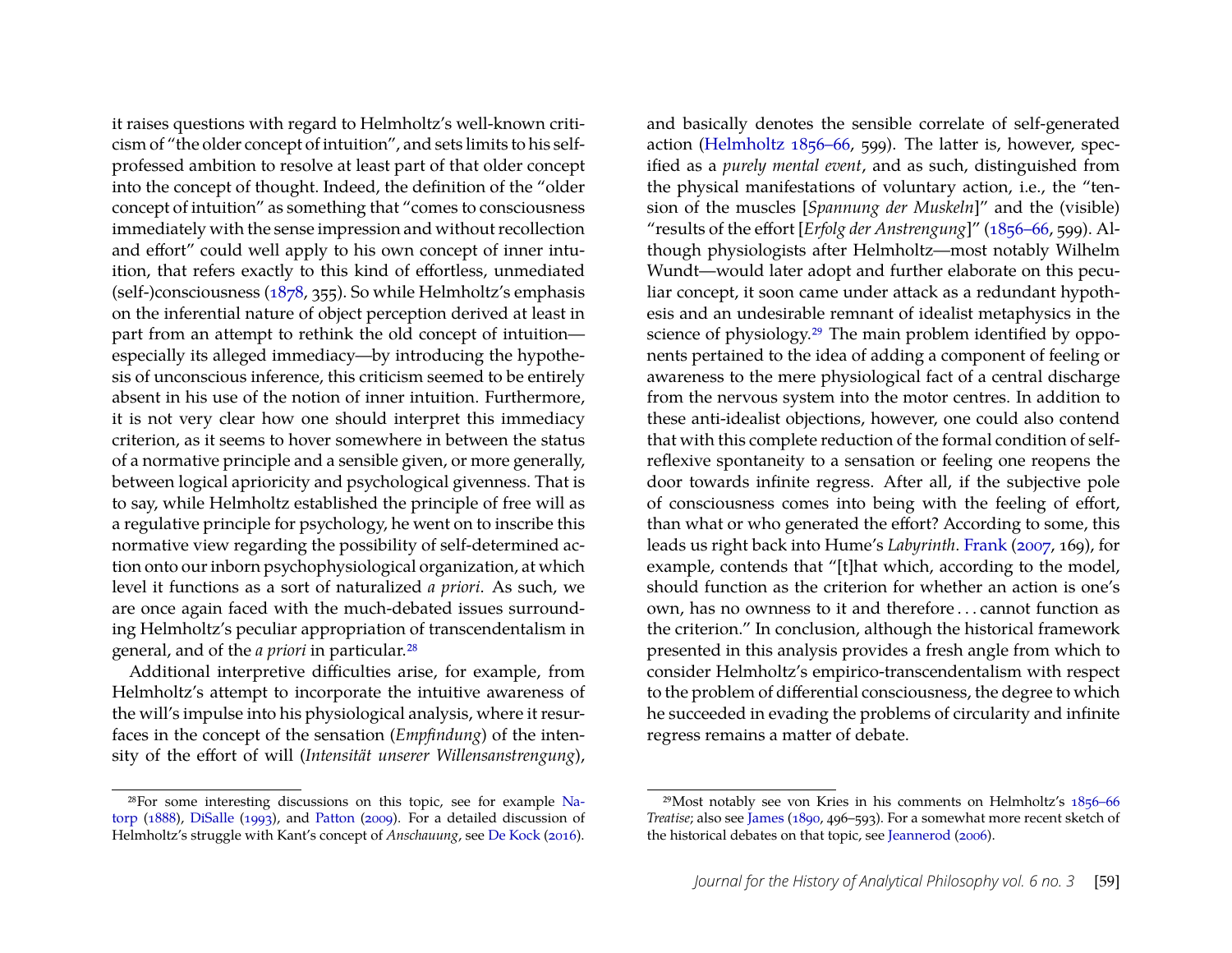**Liesbet De Kock** Vrije Universiteit Brussel liesbet.dekock@ugent.be

#### **References**

- <span id="page-18-6"></span>Boring, Edwin G., 1950. *A History of Experimental Psychology*. New York: Appleton-Century-Crofts, Inc.
- <span id="page-18-2"></span>Cahan, David, ed., 1993. *Hermann von Helmholtz and the Foundations of Nineteenth-Century Science*. Berkeley: University of California Press.
- <span id="page-18-8"></span>Cassirer, Ernst, 1922. *Das Erkenntnisproblem*. Berlin: Verlag Cassirer.
- <span id="page-18-3"></span>De Kock, Liesbet, 2014a. "Hermann von Helmholtz's Empirico-Transcendentalism Reconsidered: Construction and Constitution in Helmholtz's Psychology of the Object." *Science in Context* 27: 709–44.

<span id="page-18-4"></span>- zo14a. "Voluntarism in Early Psychology: the Case of Hermann von Helmholtz." *History of Psychology* 17: 105–28.

<span id="page-18-5"></span>, 2016. "Helmholtz's Kant Revisited (Once More). The All-Pervasive Nature of Helmholtz's Struggle with Kant's Anschauung." *Studies in History and Philosophy of Science* 56: 20– 32.

- <span id="page-18-18"></span>DiSalle, Robert, 1993. "Helmholtz's Empiricist Philosophy of Mathematics: Between Laws of Perception and Laws of Nature." In [Cahan](#page-18-2) [\(1993\)](#page-18-2), pp. 498–521.
- <span id="page-18-11"></span>Fichte, J. G., 1794/1797–1798. *The Science of Knowledge* (with the First and Second Introductions), translated by P. Heath and J. Lachs. Cambridge: Cambridge University Press, 1982.
- , 1796–1797. *Foundations of Natural Right*, translated by M. Baur. Cambridge: Cambridge University Press, 2000.
- <span id="page-18-10"></span>, 1798. *The System of Ethics*, translated by D. Breazeale. Cambridge: Cambridge University Press, 2005.
- <span id="page-18-12"></span>, 1796/1799. *Foundations of Transcendental Philosophy. Wissenschaftslehre Nova Methodo*, translated by D. Breazeale. Ithaca: Cornell University Press, 1992.
- <span id="page-18-13"></span>, 1800. *The Vocation of Man*, translated byW. Smith. London: John Chapman, 1858.
- , 1817. *Facts of Consciousness*, translated by A. E. Kroeger. Berkshire: Dodo Press, 2008.
- <span id="page-18-7"></span>Frank, Manfred, 2007. "Non-Objectal Subjectivity." *Journal of Consciousness Studies* 14: 152–73.
- <span id="page-18-9"></span>Fraser, A. C., 1865. "Mill's Examination of Sir William Hamilton's Philosophy." *North British Review* 43: 1–58.
- <span id="page-18-16"></span>Fullinwider, Simon P., 1990. "Hermann von Helmholtz: the Problem of Kantian Influence." *Studies in the History of the Philosophy of Science* 21: 41–55.
- <span id="page-18-0"></span>Goldschmidt, Ludwig, 1898. *Kant und Helmholtz*. Hamburg: Leopold Voss.
- <span id="page-18-14"></span>Hamilton, Andy, 1998. "Mill, Phenomenalism, and the Self." In *The Cambridge Companion to Mill*, edited by John Skorupski, pp. 139–75. Cambridge: Cambridge University Press.
- <span id="page-18-1"></span>Hatfield, Gary, 1990. *The Natural and the Normative. Theories of Spatial Perception from Kant to Helmholtz.* Cambridge, MA: MIT Press.
- <span id="page-18-17"></span>Heidelberger, Michael, 1993. "Force, Law and Experiment. The Evolution of Helmholtz's Philosophy of Science." In [Cahan](#page-18-2) [\(1993\)](#page-18-2), pp. 461–97.
- <span id="page-18-15"></span>, 1994. "Helmholtz' Erkentniss- und Wissenschaftstheorie im Kontext der Philosophie und Naturwissenschaft des 19.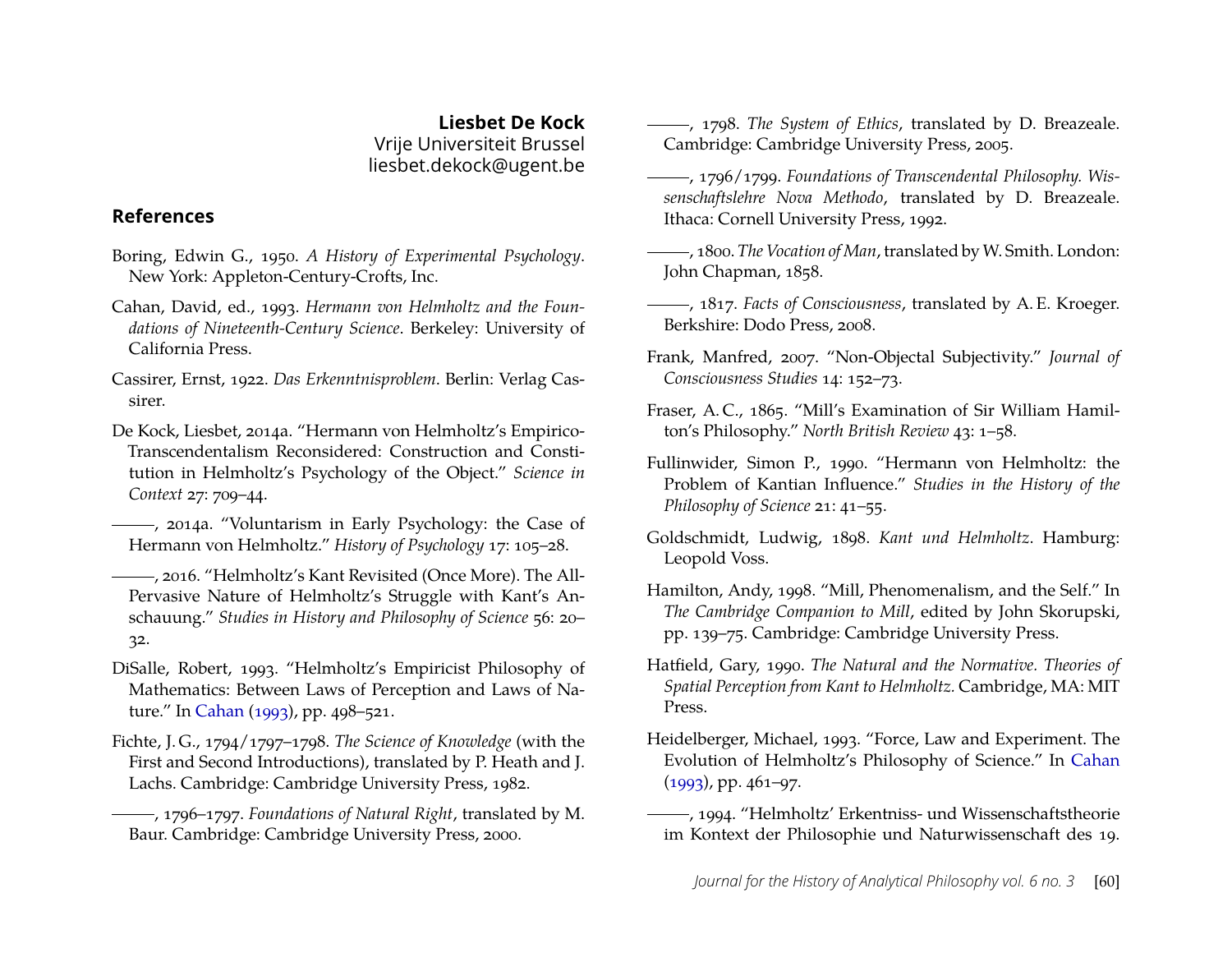Jahrhunderts." In *Universalgenie Helmholtz*, edited by Lorenz Krüger, pp. 168–85. Berlin: Akademie Verlag.

- <span id="page-19-17"></span>Heimann, P.M., 1974. "Helmholtz and Kant. Metaphysical Foundations of 'Über die Erhaltung der Kraft'." *Studies in History and Philosophy of Science* 5: 205–38.
- <span id="page-19-15"></span>Helmholtz, Hermann von, 1855. "Ueber das Sehen des Menschen." Reprinted in *Vorträge und Reden*, vol. I, pp. 85–119. Braunschweig: Holzstiche, 1896.

- <span id="page-19-18"></span>, 1862. "On the Relation of Natural Science to Science in General." In [Helmholtz](#page-19-21) [\(1995\)](#page-19-21), pp. 76–95.
- <span id="page-19-12"></span>, 1868. "The Recent Progress of the Theory of Vision." In [Helmholtz](#page-19-21) [\(1995\)](#page-19-21), pp. 127–203.

<span id="page-19-10"></span>, 1869. "On the Aim and Progress of Physical Science." In [Helmholtz](#page-19-21) [\(1995\)](#page-19-21), pp. 204–25.

- <span id="page-19-0"></span>-, 1878. "The Facts in Perception." In [Helmholtz](#page-19-21) [\(1995\)](#page-19-21), pp. 342–80.
- <span id="page-19-16"></span>, 1892. "Goethe's Presentiments of Coming Scientific Ideas." In [Helmholtz](#page-19-21) [\(1995\)](#page-19-21), pp. 393–412.

<span id="page-19-11"></span>(1894) ------, 1894. "The Origin of the Correct Interpretation of our Sensory Impressions." Translated in *Helmholtz on Perception: Its Physiology and Development*, edited by Richard Warren and Roslyn Warren, pp. 247–60. New York: John Wiley & Sons, 1969.

<span id="page-19-14"></span>, 1896. *Handbuch der Physiologischen Optik*, 2nd rev. ed., 3 vols. Hamburg: Leopold Voss.

, 1925. *Helmholtz's Treatise on Physiological Optics*, translated by J. P. C. Southall. Menasha, WI: George Banta.

<span id="page-19-21"></span>, 1995. *Science and Culture: Popular and Philosophical Essays*, edited and translated by David Cahan. Chicago: University of Chicago Press.

- <span id="page-19-2"></span>Hochberg, Julian, 2007. *In the Mind's Eye*, edited by Mary Peterson, Barbara Gillam and H. A. Segdwick. Oxford: Oxford University Press.
- <span id="page-19-4"></span>Hume, David, 1739–1740. *A Treatise of Human Nature*. Reprint. London: Penguin Books, 1969.
- <span id="page-19-3"></span>, 1740. *An Abstract of a Treatise of Human Nature*. Reprint. Cambridge: Cambridge University Press, 1938.
- <span id="page-19-19"></span>Hyppolite, Jean, 1959. "L'idée fichtéenne de la doctrine de la science et le projet husserlien." In *Husserl et la Pensée Moderne*, edited by H. L. van Breda and J. Taminiaux, pp. 173–89. The Hague: Nijhoff.
- <span id="page-19-6"></span>Inukai, Yumiko, 2007. "Hume's Labyrinth: The Bundling Problem." *History of Philosophy Quarterly* 24: 255–74.
- <span id="page-19-20"></span>Jeannerod, Marc, 2006. "The Origin of Voluntary Action. History of a Physiological Concept." *Comptes Rendus: Biologies* 329: 354–62.
- <span id="page-19-1"></span>James, William, 1890. *The Principles of Psychology*, vol. I. London: Macmillan and Co.
- <span id="page-19-5"></span>Kant, Immanuel, 1781/1787. *Critique of Pure Reason*, translated by P. Guyer and A. Wood. Cambridge: Cambridge University Press, 1998.

<span id="page-19-9"></span>, 1821. *Lectures on Metaphysics*, translated by K. Ameriks. Cambridge: Cambridge University Press, 1997.

- <span id="page-19-7"></span>Kemp Smith, Norman, 1923/1962. *A Commentary on Kant's "Critique of Pure Reason".* New York: Humanities Press.
- <span id="page-19-8"></span>Kitcher, Patricia, 1982. "Kant on Self-Identity." *The Philosophical Review* 91: 41–72.

<span id="page-19-13"></span><sup>, 1856–1866.</sup> *Handbuch der Physiologischen Optik*, 3 vols. Leipzig: Leopold Voss.